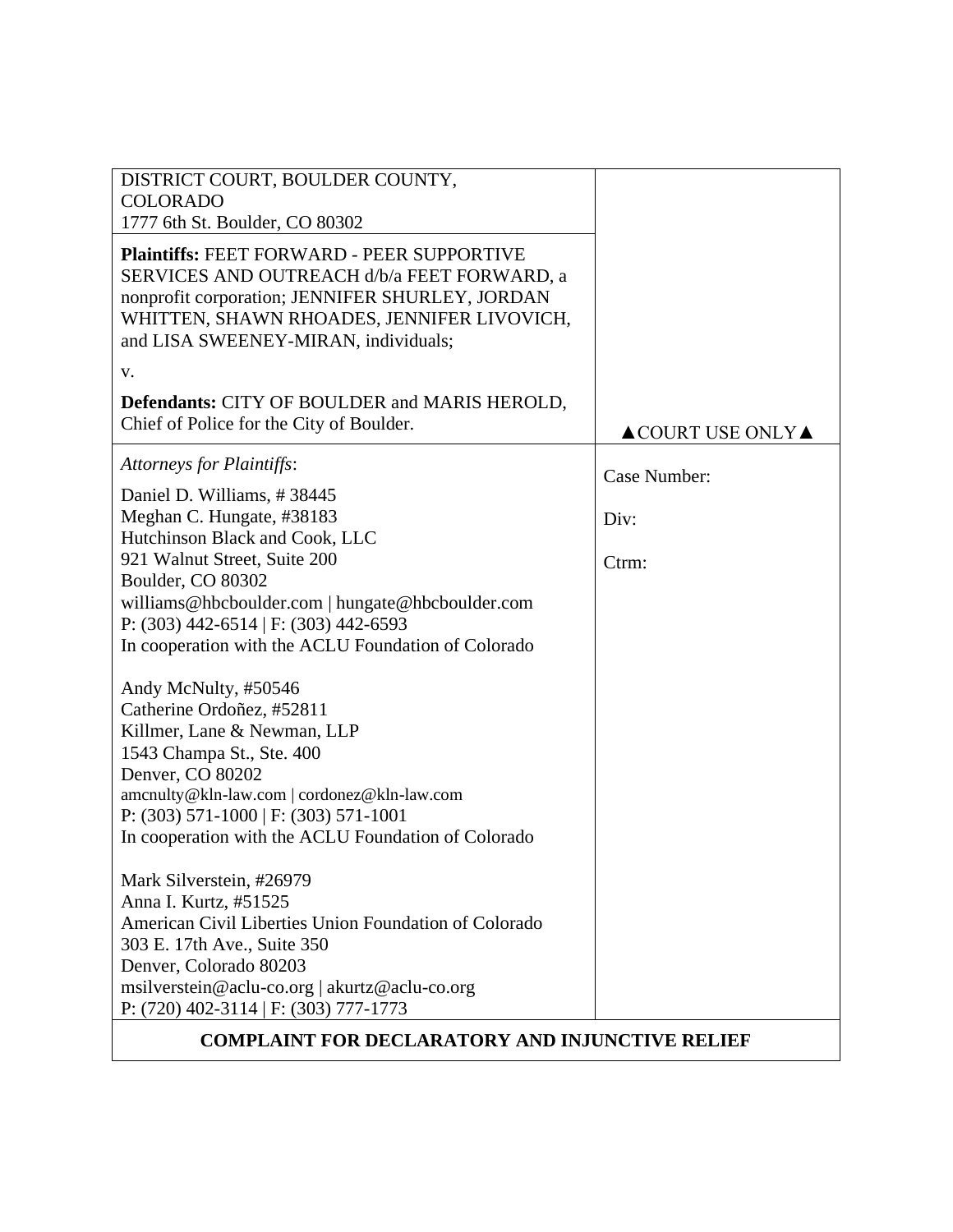Plaintiffs Feet Forward, Jennifer Shurley, Jordan Whitten, Shawn Rhoades, Jennifer Livovich, and Lisa Sweeney-Miran state as follows in support of their complaint against Defendants City of Boulder and Maris Herold, Chief of Police for the City of Boulder:

## **I. INTRODUCTION**

1. The City of Boulder, Colorado ("the City"), prides itself for being ranked "the No. 1 place in America to call home," and is known for its "natural beauty and abundance of opportunities for outdoor recreation, including parks, trails and open space."<sup>1</sup>

2. But through two municipal ordinances, B.R.C.  $\S$  5-6-10 (the "Blanket Ban")<sup>2</sup> and B.R.C. § 8-3-21(a) (the "Tent Ban") (together, the "Cover Bans"), the City seeks to expel from its public spaces the growing number of its residents who call the City home but cannot afford to live indoors there. The Blanket Ban forbids living or sleeping outside while using "any cover or protection from the elements other than clothing." B.R.C. § 5-6-10(d). The Tent Ban forbids sheltering or storing property outside under "any tent, net, or other temporary structure." § 8-3-21(a). Together, the Cover Bans penalize Boulder's unhoused residents' right to exist in *any* of the City's public spaces at *any* time of day or night by targeting the unavoidable trappings of extreme poverty. Officers enforcing these Cover Bans tell the unhoused residents they displace to "get out of Boulder."

3. The City fails to ensure that there is adequate and available indoor shelter for its unhoused residents before enforcing these Cover Bans against them. At night, indoor shelter capacity cannot support the size of the local population of people experiencing homelessness. And bed space aside, program rules, restrictions, and structural realities exclude many unhoused residents from accessing the limited indoor shelter that exists. Meanwhile, during the day, for most unhoused adults, Boulder has no indoor shelter option at all.

4. On any given day or night, many unhoused residents are left with no way to live in Boulder without engaging in conduct the City makes a crime. When enforced against these individuals, the Cover Bans punish the unavoidable consequences of being homeless in Boulder, endanger lives, and seek to exclude an entire segment of the community from collective space.

5. Plaintiffs are a Boulder nonprofit, Boulder taxpayers, and unhoused residents of Boulder who face threats and imminent risk of citation, prosecution, and criminal penalties under

<sup>1</sup> City of Boulder, *Boulder Named Best Place to Live in Nation by US News & World Report* (2021), https://bouldercolorado.gov/news/boulder-named-best-place-live-nation-us-news-worldreport.

 $2$  Section 5-6-10 is commonly known as the "Camping Ban." This Complaint uses the more accurate label, "Blanket Ban," because the ordinance does not target the recreational activity of camping; it targets the survival act of using shelter as minimal as a blanket to protect oneself from the elements.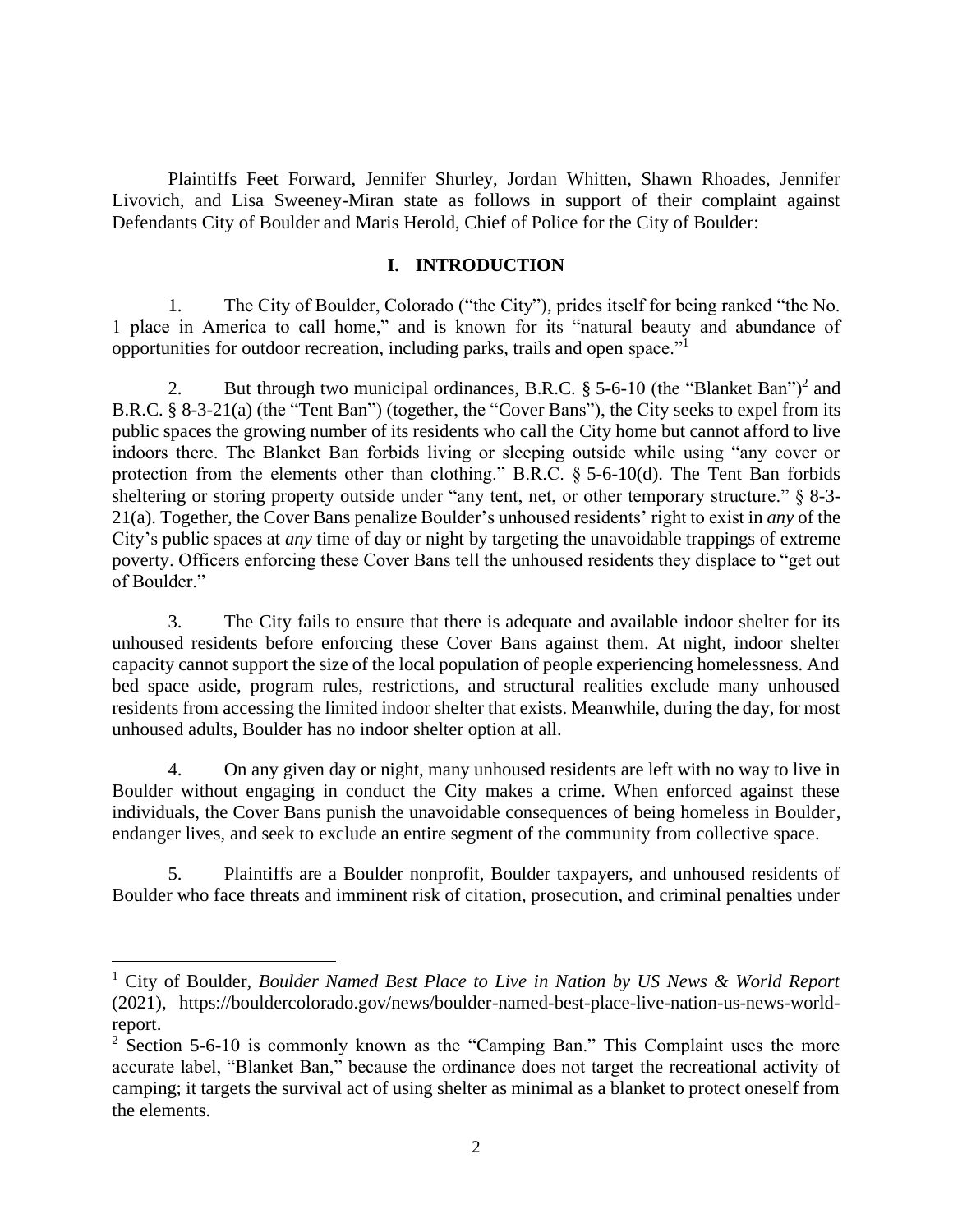the Cover Bans. They bring this action because the City's enforcement of the Cover Bans violates the Colorado Constitution.

6. Plaintiffs challenge the City's enforcement of the Blanket Ban against persons who cannot access indoor shelter. They also challenge the City's enforcement of the Tent Ban against persons who cannot access indoor shelter when protection from the elements requires the use of an enclosed tent or similar structure. They seek a declaratory judgment and injunctive relief ordering Defendants to refrain from enforcing the Cover Bans in these circumstances against individuals who lack a realistic and safe alternative to surviving outside.

## **II. JURISDICTION AND VENUE**

7. This Court has jurisdiction over this case pursuant to Colo. Const. art. VI, § 9(1), C.R.S. §§ 13-51-105 and 13-21-131(1), and C.R.C.P. 57 and 65.

8. Venue is proper in this Court under C.R.C.P. 98(b)(2) and (c)(1).

## **III. PARTIES**

9. Plaintiffs Jennifer "Jeni" Shurley, Shawn "Indigo" Rhoades, and Jordan Whitten (the "Individual Plaintiffs") are all involuntarily unhoused<sup>3</sup> residents of Boulder, Colorado. They have all been ticketed by law enforcement and been summoned to appear in Boulder Municipal Court for alleged violations of B.R.C. § 5-6-10, B.R.C. § 8-3-21(a), or both. They all engage in conduct that places them at imminent risk of being subject to further enforcement under both criminal ordinances.

10. Plaintiff Feet Forward - Peer Supportive Services and Outreach d/b/a Feet Forward is a peer-led nonprofit corporation that provides low-barrier, housing-focused peer support and navigation services to individuals experiencing homelessness in Boulder. Built on a foundation of lived experience with homelessness, the organization increases service engagement and housing pathways by meeting people where they are and partnering with local helpers. Feet Forward is a crucial provider of outreach and services to people experiencing homelessness in Boulder.

11. Plaintiff Jennifer Livovich brings this action to challenge the City's enforcement of B.R.C. §§ 5-6-10 and 8-3-21(a) in her personal capacity as a Boulder taxpayer. Ms. Livovich is

<sup>&</sup>lt;sup>3</sup> This Complaint uses the terms "unhoused" and "homeless" interchangeably. The U.S. Department of Housing and Urban Development ("HUD") defines being "literally homeless" as "lack[ing] a fixed, regular, and adequate nighttime residence, . . . ha[ving] a primary nighttime residence that is a public or private place not meant for human habitation . . . [or] living in a publicly or privately operated shelter (including safe haven or transitional living program)." In addition to being unhoused, the Individual Plaintiffs also meet HUD's definition of being "unsheltered," which means having "a primary nighttime residence that is a public or private place not designed for or ordinarily used as a regular sleeping accommodation for human beings, including a car, park, abandoned building, bus or train station, airport, or camping ground."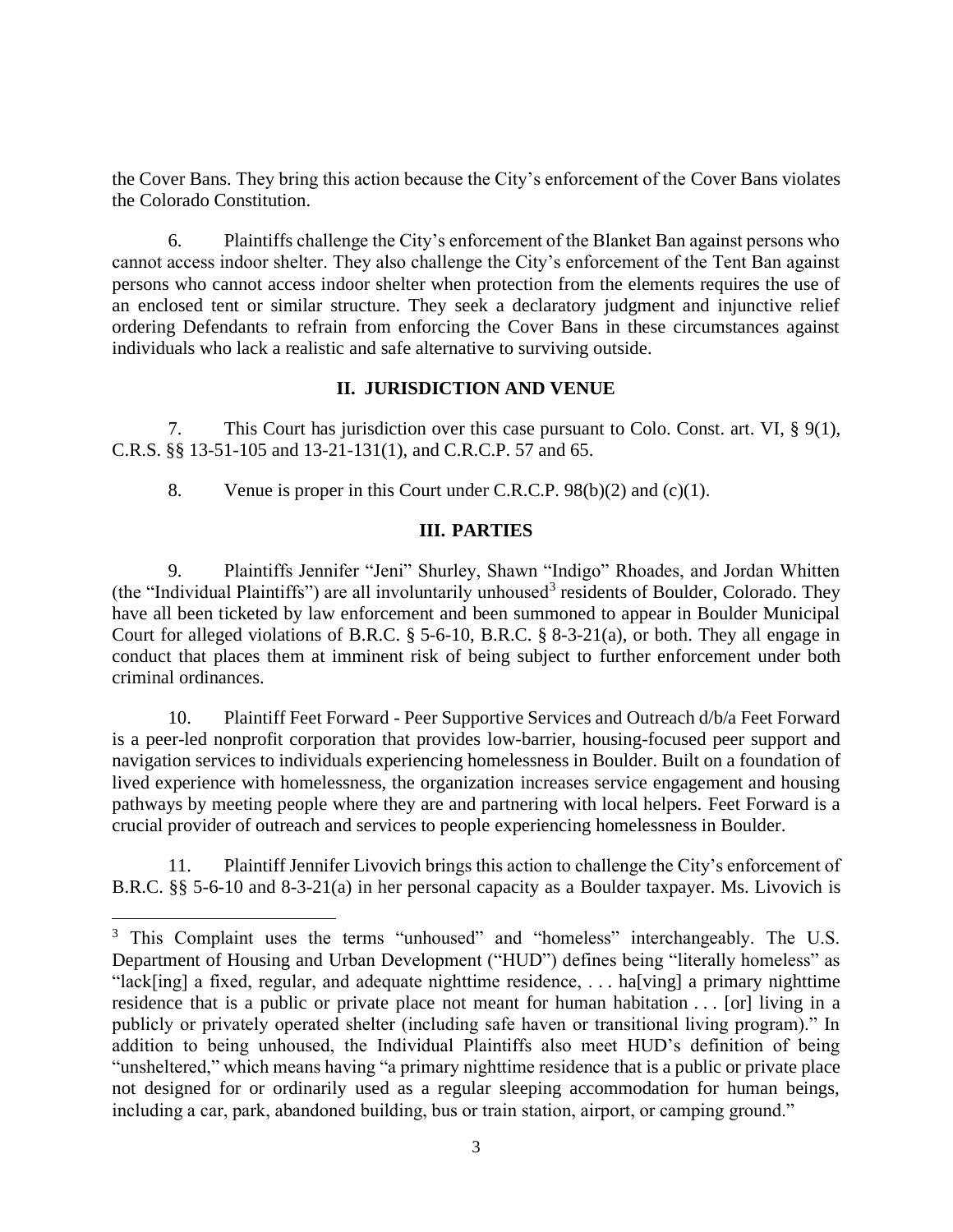the founder and Executive Director of Feet Forward and a formerly chronically unhoused resident of Boulder. Thrust into homelessness after fleeing an abusive relationship, Ms. Livovich spent some time in shelter and safe houses, but they had limited stays. She was forced to survive in Boulder's public spaces: she slept at the bandshell, under bridges, and in various parks around Boulder. Frequently arrested for these acts of survival under B.R.C. § 5-6-10 and other municipal laws that criminalize homelessness, Ms. Livovich cycled in and out of the Boulder County Jail. Ms. Livovich now rents a home in the City and pays Boulder taxes.

12. Plaintiff Lisa Sweeney-Miran brings this action to challenge B.R.C. §§ 5-6-10 and 8-3-21(a) in her personal capacity as a Boulder taxpayer. She is an elected Member of the Boulder Valley School District Board of Education and serves as its Vice President. She is also the Executive Director of Mother House, a Boulder-based nonprofit that provides at-risk mothers and their babies with a nurturing, supportive, and empowering residential community. Since the fall of 2020, Mother House has operated the Lodge, an overnight shelter for those who identify as women, transgender, or nonbinary. Ms. Sweeney-Miran owns a home in the City and pays Boulder taxes.

13. Defendant City of Boulder has adopted the challenged ordinances and enforces them through its law enforcement officers in the Boulder Police Department ("BPD") and Open Space and Mountain Parks Department ("OSMP").

14. Defendant Maris Herold is the Chief of Police for the City of Boulder and a "peace officer" as defined in C.R.S. § 24-31-901(3). She has general charge and supervision of city police officers and is responsible for and establishes rules and regulations governing the administration of BPD. Chief Herold has directed all department members to enforce B.R.C. §§ 5-6-10 and 8-3- 21(a) in a manner that criminalizes homelessness, violates the Colorado Constitution, and infringes on the Individual Plaintiffs' constitutional rights.

# **IV. FACTUAL ALLEGATIONS**

# **A. Available Shelter in the City Is Not Adequate to Support Its Unhoused Population.**

## *Boulder's Unhoused Population*

15. The City of Boulder does not know the exact size of its unhoused population. Based on the available but imperfect metrics, an approximate count of the unhoused population in Boulder County is likely somewhere between 1,400-4,100 people. Roughly 75% of individuals experiencing homelessness in Boulder County reside in the City.

16. The 2021 regional Point in Time Count, an annual count of people experiencing homelessness on a single night in January, showed a 99% increase from the prior year in the number of those who reported being newly homeless.

17. Between November 2021 and April 2022 alone, Plaintiff Feet Forward served 590 different individuals experiencing homelessness in the City.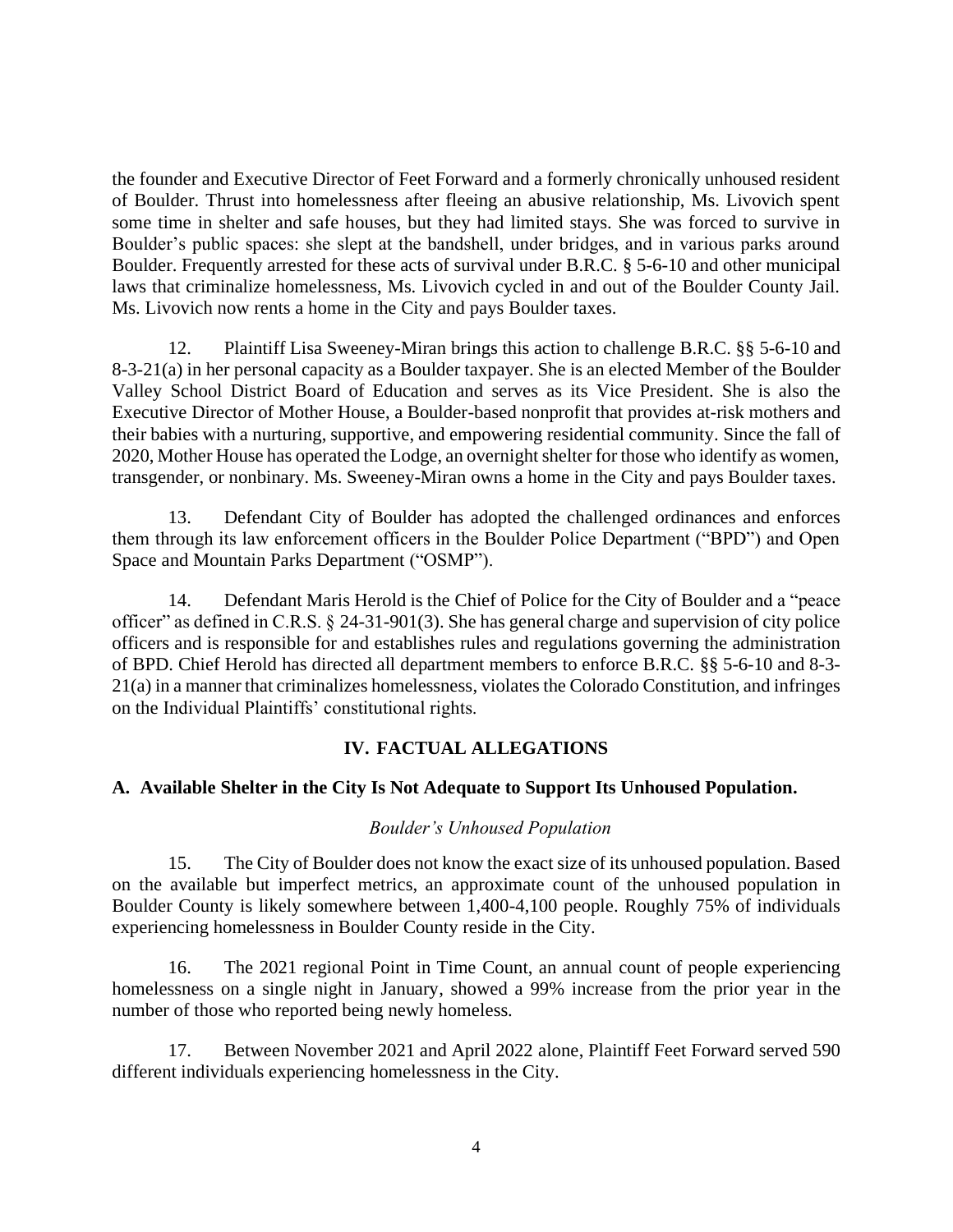18. There is a profound disconnect between public perception of the causes of homelessness and its actual causes. Public perception wrongly fixates on individual choices and issues such as substance use, chronic health conditions, or mental health disorders as the leading causes of homelessness.

19. In fact, homelessness in the region is generally the direct result of economic conditions, including a lack of affordable housing; wages that do not keep pace with the cost of housing, cost of living, and gentrification; as well as systemic causes such as racial inequities and barriers in access to healthcare.

20. The need for affordable housing in the City far outweighs its supply. Hundreds of people experiencing homelessness in the City are on waitlists to get into stable housing.

21. Boulder's already-inadequate housing stock was further diminished on the eve of 2022, when the Marshall Fire, the most destructive wildfire in Colorado history, burned about 6,000 acres of land in Boulder County, destroyed almost 1,000 homes, and displaced thousands of families. Although that fire swept through neighboring communities and not the City itself, it has created strains on the supply of housing and hotel rooms within the City.

22. The cost of renting or owning a home in the City is unaffordable for many of its residents. The median sales price of a single-family home in the City is more than \$1.5 million, and median gross rent is more than \$1,600 a month. About 40% of the City's renters are severely rent-burdened, spending more than half their incomes on rent. About 20% of the City's population lives in poverty.

23. Because of systemic racial inequities in the root causes of homelessness, there is a glaring overrepresentation of individuals who are Black, Indigenous, and/or people of color in Boulder's unhoused population.

# *Shelter Availability*

24. The daytime and overnight shelter available in the City is woefully inadequate to meet the needs of its unhoused residents. Not only does the size of the unhoused population far exceed the available shelter space, but also program designs, rules, and restrictions exclude many people from accessing the limited shelter that does exist. As a result, on any given day or night, many unhoused residents are left with no access to indoor shelter in the City.

25. The City is a member entity of Homeless Solutions for Boulder County ("HSBC"), an intergovernmental system that creates policy governing homelessness-related services in the region. HSBC includes the City, Boulder County, Longmont, local housing authorities, and participating nonprofits.

26. The City's Housing and Human Services Department ("HHS") is responsible for administering shelter programming for people experiencing homelessness in the City.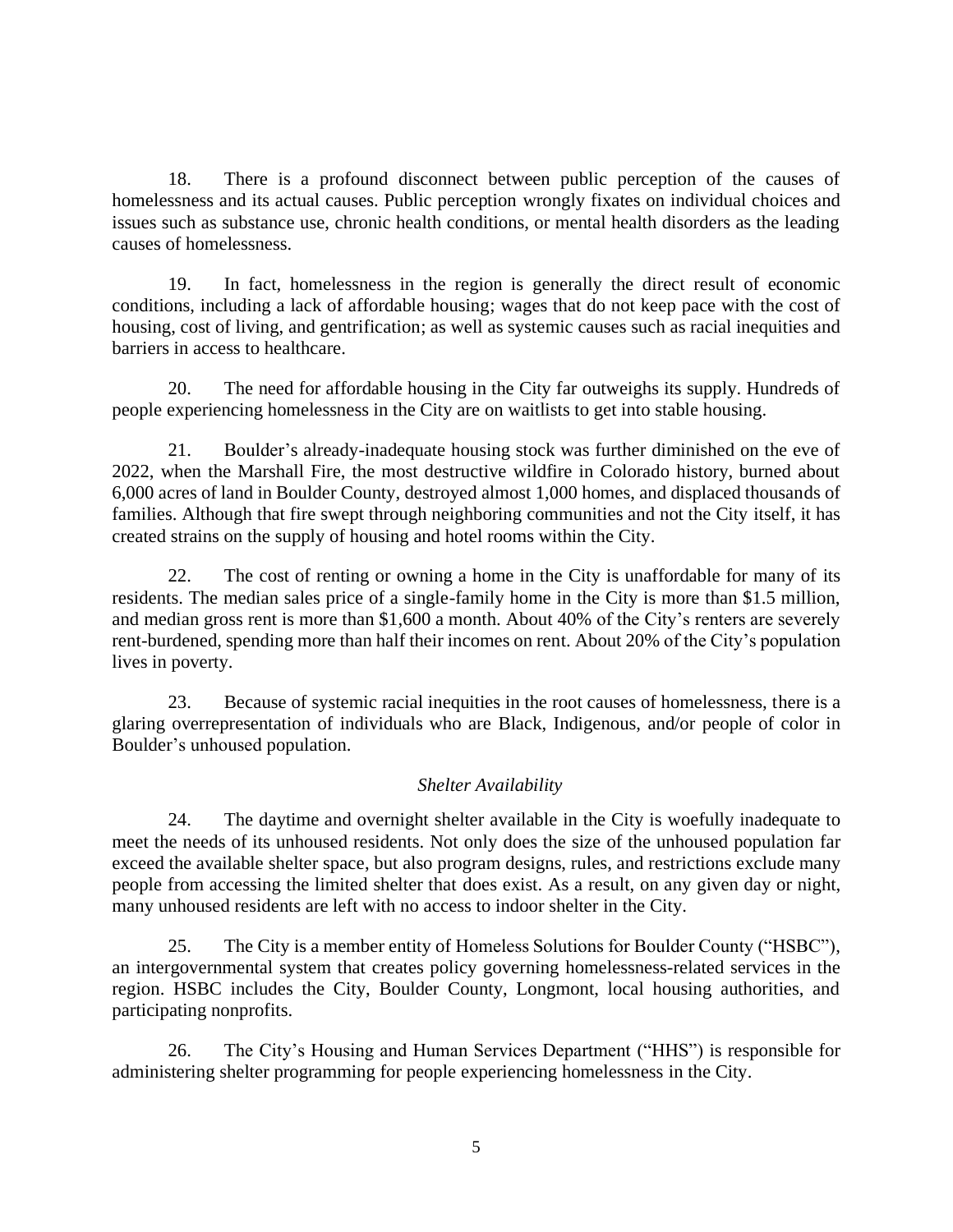27. Prior to June 1, 2020, the City of Boulder had funded sheltering services at two local nonprofits—Bridge House and Boulder Shelter for the Homeless ("BSH"). On that date, the lease at the Bridge House sheltering location was terminated, the City consolidated its funded shelter services at BSH, and the number of emergency overnight shelter beds available in the City was cut nearly in half. HHS now has a sole source contract with BSH to provide HSBC-aligned single adult sheltering services in the City, including emergency sheltering services during inclement weather.

28. BSH is the only emergency overnight shelter option available to most adults experiencing homelessness in the City. $^{4}$  BSH is located at the far tip of North Boulder, more than an hour's walk from downtown. There is a single free bus to the shelter that leaves at 5 p.m. each day from Walnut & 11th.

29. There are not nearly enough overnight shelter beds available for the number of people experiencing homelessness in the City. Between October 2021 and May 2022, BSH turned away at least 175 unhoused people because it had reached capacity at the time they sought services.

30. Beds available at BSH are prioritized for people in its "Reserved Bed Program." To qualify for a "reserved" bed, a person must agree to stay consistently at BSH, uphold its codes of conduct, and pre-arrange with BSH nights when they cannot stay there. If Reserved Bed participants on a given night exceed capacity, the shelter prioritizes bed placement based on "individual criteria." Thus, even people with "reserved" beds at BSH are not guaranteed shelter there on any given night.

31. The majority of beds on any given night at BSH are reserved. Everyone without a reserved bed is designated on "standby" status and subject to a nightly lottery system for the remaining non-reserved beds.

32. Thus, for every unhoused person in the City, there is some risk on any given night that they will not be able to get a bed at BSH. The person will not know whether they will receive a bed prior to making the long journey to BSH's facility on the edge of town and waiting to see: (a) if they have a "reserved bed," whether there are enough beds for everyone with a "reserved bed," and if not, whether they will still receive a bed based on "individual criteria," or (b) if they do not have a "reserved bed," whether they win a spot through the lottery.

33. Because of the lack of beds, BSH even turns people away on days when exposure to the weather without shelter is dangerous to human health and safety.

34. When conditions outside meet the criteria for "critical weather," BSH tries to make additional beds available at the shelter by acquiring hotel rooms where residents can stay. "Critical

<sup>4</sup> Additional shelter options in Boulder serve only specific subpopulations of people experiencing homelessness. TGTHR, for example, serves unhoused youth; the Lodge serves 15-20 ciswomen, trans, and nonbinary clients; and safe homes at undisclosed locations serve those fleeing domestic violence. The vast majority of the unhoused community is only eligible for shelter at BSH.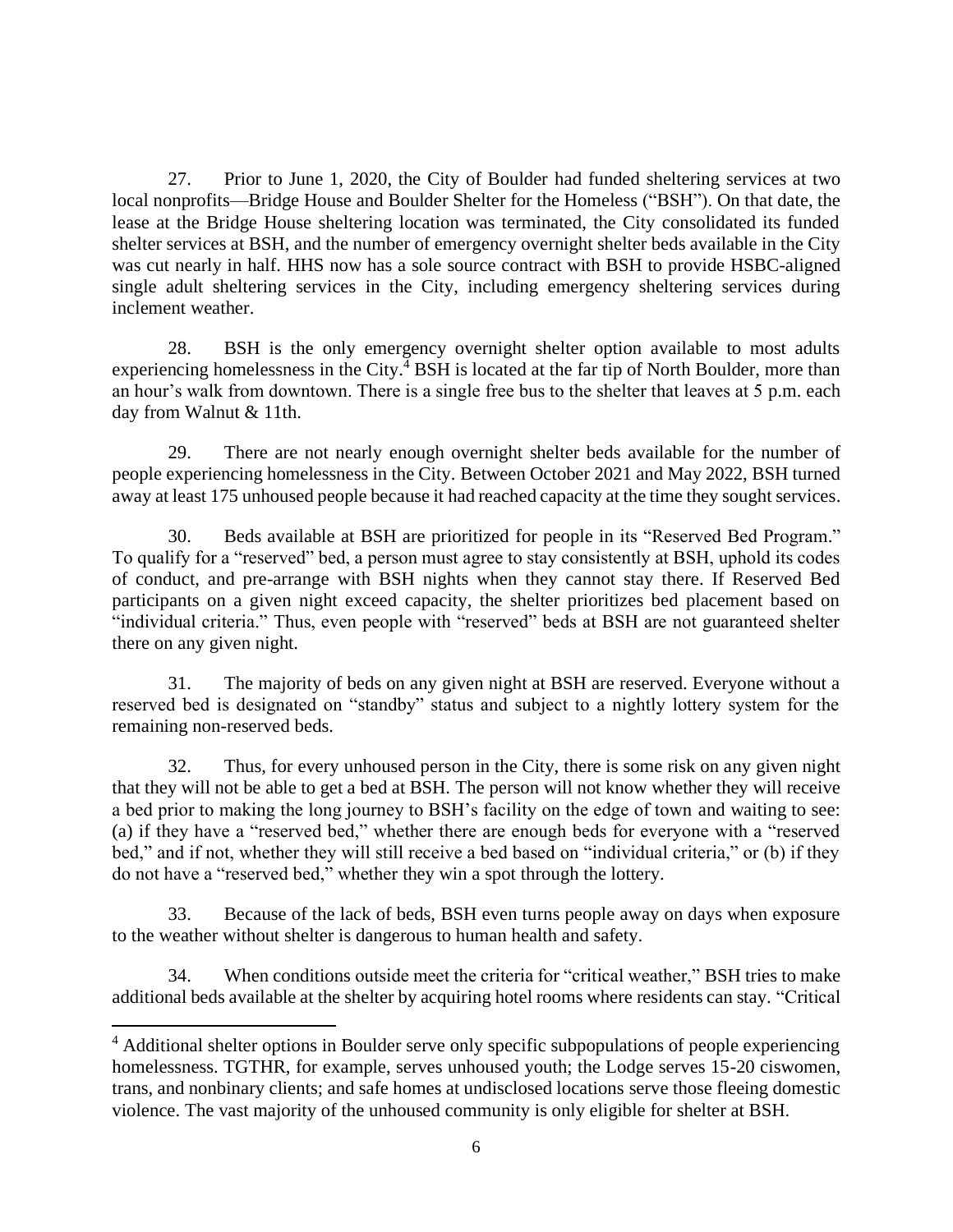weather" is not triggered unless the National Weather Service predicts that the temperature will fall below 10 degrees Fahrenheit or the City will experience 6 inches or more of snow.

35. There are many days during the year when unhoused residents' exposure to the elements in the City is dangerous, but conditions do not meet the extreme "critical weather" criteria that can trigger extra bed availability.

36. On average, temperature in the City drops below 10 degrees only 15 days per year, while it drops below 20 degrees 50 days a year and below freezing (32 degrees) 138 days a year. Between October 2021 and May 2022, the shelter turned at least a total of 182 people away on days when temperatures dropped below freezing.

37. Similarly, on average, the City receives 6 inches or more of snowfall on only 4 days a year, but it receives some snowfall on almost 10 times as many days. The City experiences snowfall during nine of the twelve calendar months, and between November and April, snowfall typically ranges from 11 to 16 inches per month. Between October 2021 and May 2022, the shelter turned at least a total of 55 people away on days when it snowed.

38. Although the City has some of the highest peak winds of any city in the country, and the combination of wind and low temperature in winter can be deadly, wind speeds are not considered when evaluating whether "critical weather" conditions exist.

39. But even on the rare nights when "critical weather" is triggered, the maximum number of facility and hotel beds combined never exceeds 180 beds, and BSH's ability to increase capacity at all is "contingent upon hotel bed availability." Thus, even during the most extreme "critical weather," there are not enough beds available to support the City's unhoused population. Between October 2021 and May 2022, the shelter turned away a total of almost 20 people on days when temperatures dropped below 10 degrees.

40. In addition to space limitations, other barriers to accessing BSH prevent many unhoused residents from being able to stay there on any given night, including but not limited to a required screening process, work schedules, family makeup, mental and physical health needs, and capped annual shelter stays.

41. Because BSH participates in the HSBC system, people seeking to access a bed there must first go through HSBC's centralized screening process for single adult homelessness-related services in the region. The screening process is called Coordinated Entry. Individuals who try to access the shelter are allowed only a single grace night if they have not gone through Coordinated Entry, after which they are turned away (except on rare "critical weather" nights, when space allows). Access to a Coordinated Entry screening is limited. Between August 2021 and May 2022, BSH has turned away at least 80 people for not having gone through Coordinated Entry.

42. For a chance to enter the lottery for a bed at BSH, individuals must arrive at the shelter between 5 p.m. and 7 p.m. Some individuals work night or swing shifts and have job schedules that prevent them from getting to BSH during the 5 p.m. to 7 p.m. window. Thus,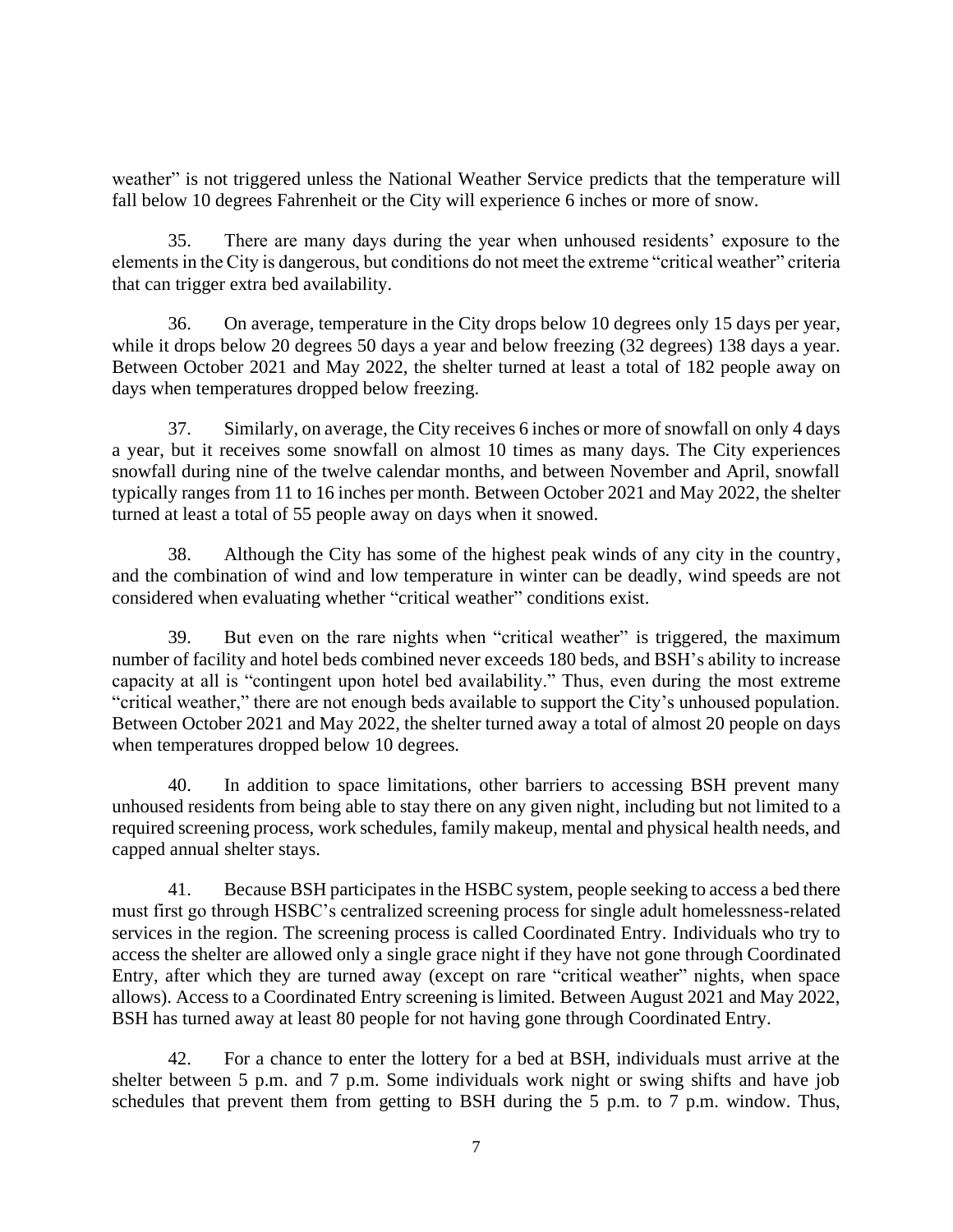individuals working in the late afternoon or evening without a reserved bad cannot access indoor shelter at BSH.

43. On any given day, about 30 individuals experiencing homelessness are suspended from BSH. These suspensions can range in length from a single night's exclusion to a lifetime ban.

44. Suspension from BSH, which for most individuals experiencing homelessness in the City equates to suspension from all locally available indoor shelter, is often disproportionately punitive. For example, the following conduct can result in expulsion from the shelter for life: leaving the shelter after 7 p.m. without pre-approval; leaving after check-in and returning without permission; loitering on shelter property or private property around the shelter; or having one's service dog be deemed "disruptive."

45. BSH does not allow individuals to shelter with their pets, including emotional support animals who are not formally service animals. Yet, forced abandonment of a companion animal can be traumatic and intensify existing trauma. The human-animal bond has existed for thousands of years and has major significance for the emotional, psychological, and physical health of both people and animals. Companion animals provide social-emotional support that facilitates coping and resilience.

46. BSH does not allow couples to shelter together, even if married. Keeping families intact is essential to their stability and well-being. Being forcibly separated from one's partner is harmful to one's physical and mental health.

47. BSH does not allow individuals to enter the shelter with more belongings than they can carry.

48. Some individuals experiencing homelessness in Boulder have mental health diagnoses that are incompatible with congregate living.

49. For all these reasons and more, there are unhoused residents in the City for whom sheltering at BSH is not realistic or safe.

50. But even if they meet all other criteria for entry to BSH and can safely and realistically stay there without sacrificing relationships and possessions integral to their wellbeing, people on standby status are not permitted to spend more than 90 nights annually at BSH. Only nights that meet extreme "critical weather" thresholds are excluded from this 90-day maximum. Individuals on standby status who exceed their 90-day annual cap on stays at BSH will be unable to access an emergency shelter bed there for the remainder of the year.

51. Since 2017, there has been no day shelter option for most adults experiencing homelessness in the City.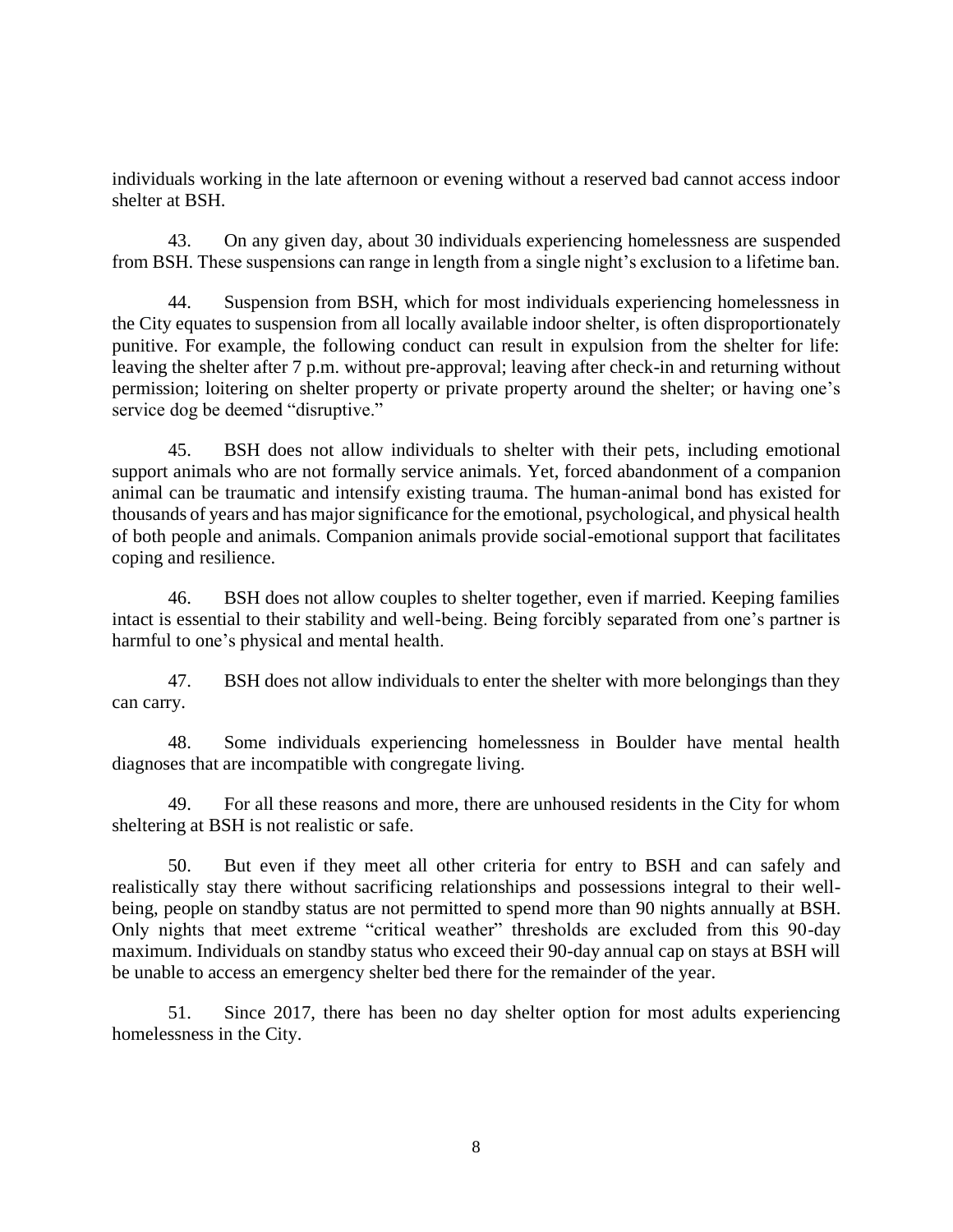52. BSH closes daily between 8 a.m. and 5 p.m. When critical weather conditions are expected to be reached during the daytime, the shelter remains open, but only to those who stayed there the night before.

## **B. The Challenged Ordinances Punish Conduct Necessary for Survival and Make it a Crime for Unhoused Residents to Live in the City if they Cannot Access Indoor Shelter.**

## *The Blanket Ban*

53. The City's Blanket Ban, B.R.C. § 5-6-10, prohibits "camping" in Boulder's public spaces.<sup>5</sup>

54. Camping is defined under the ordinance to include sleeping outside with shelter as minimal as a blanket:

> [C]amp means to reside or dwell temporarily in a place, with shelter, and conduct activities of daily living, such as eating or sleeping, in such place. But the term does not include napping during the day or picnicking. The term shelter includes, without limitation, *any cover or protection from the elements other than clothing*. The phrase during the day means from one hour after sunrise until sunset . . . .

B.R.C. § 5-6-10(d) (emphasis added).

55. The Blanket Ban targets the use of Boulder's public spaces by people experiencing homelessness. According to the City Attorney in 2001, when City Council approved revisions to the Blanket Ban, the ordinance's exclusion of the recreational activities of "napping during the day or picnicking" was "carefully chosen to make sure that persons who doze off in a park on a nice warm day are not accounted criminals, while those who are residing in parks can be prosecuted." The exclusion reflects the City's position that "[n]o *legitimate* park or open space users are sleeping during the chill of the first hour after sunup."

56. Violation of the Blanket Ban is punishable by up to a \$2,650 fine, 90 days in jail, or both. B.R.C. § 5-2-4(a).

## *The Tent Ban*

57. At a Special Meeting on May 11, 2021, City Council considered proposed amendments to B.R.C. § 8-3-21 that would, among other things, prohibit tents in city parks and on all public property. A City Council member asked staff to draft the language such that the ordinance would prohibit those tents used for living outside, but not those used for recreating.

<sup>&</sup>lt;sup>5</sup> Subsection 10(a) bans camping "within any park, parkway, recreation area, open space, or other city property," while subsection  $10(b)(1)$  bans camping "within any public property other than city property" without permission of an authorized officer.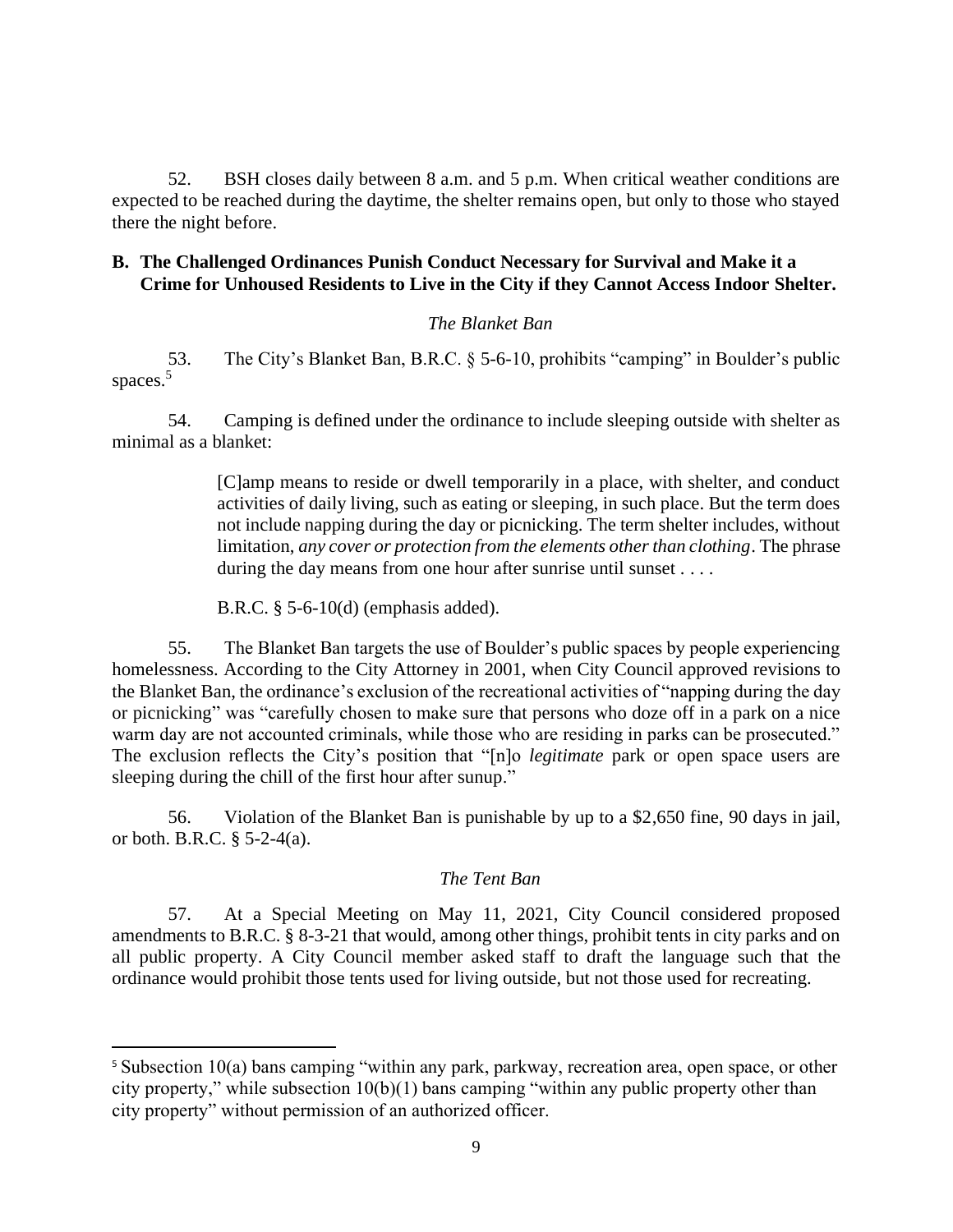58. As passed by City Council, the challenged provision of the amended ordinance the Tent Ban—makes it a crime to "erect or use any tent, net, or other temporary structure for the purpose of shelter or storage of property in a park or recreation area, on any open space land, or on any other public property." B.R.C. § 8-3-21(a).

59. Like the Blanket Ban, the Tent Ban targets the use of Boulder's public spaces by people experiencing homelessness. Consistent with City Council's direction, the ordinance allows the kinds of structures typically used for daytime recreation— "temporary shade structures" in parks, like umbrellas and awnings—but bans the kinds of structures unhoused people tend to rely on for their survival—those "designed for overnight use or privacy." B.R.C. § 8-3-21(a).

60. Violation of the Tent Ban is punishable by up to a \$2,650 fine, 90 days in jail, or both. B.R.C. § 5-2-4(a).

## *Necessity of Sleep*

61. The Cover Bans prohibit conduct that is essential to being human, necessary for survival, and unavoidable for many of Boulder's unhoused residents.

62. Sleeping is an unavoidable consequence of being human. The need to sleep is so strong that at some point human beings will not be able to avoid sleep and will involuntarily fall asleep despite conscious efforts to stay awake.

63. Human beings have a sleep-wake rhythm that is repeated in a 24-hour cycle. While everyone's sleep needs vary, most adults have 16 hours of productive wakefulness and need approximately 8 hours of sleep per night.

64. Sleep is critical to human survival and essential to physical health and mental wellbeing. One could survive for three times as long without food as one could without sleep.

65. Sleep helps human beings balance hormones and other vital brain and body chemicals, flush toxic waste from the brain, and consolidate memories.

66. Disruptions that impact the continuity of sleep have substantial adverse short- and long-term health consequences. Even a single night of poor sleep impairs memory, concentration, attention, and decision-making. In the long term, sleeping fewer than seven hours per night can cause wide-ranging damage to the cardiovascular, endocrine, immune, and nervous systems of human beings.

67. Consequences of sleep deprivation for human beings include mortality, morbidity, accidents and injuries, errors in judgment, decreases in functioning and quality of life, and health issues such as obesity, hypertension, diabetes, depression, heart attack, and stroke.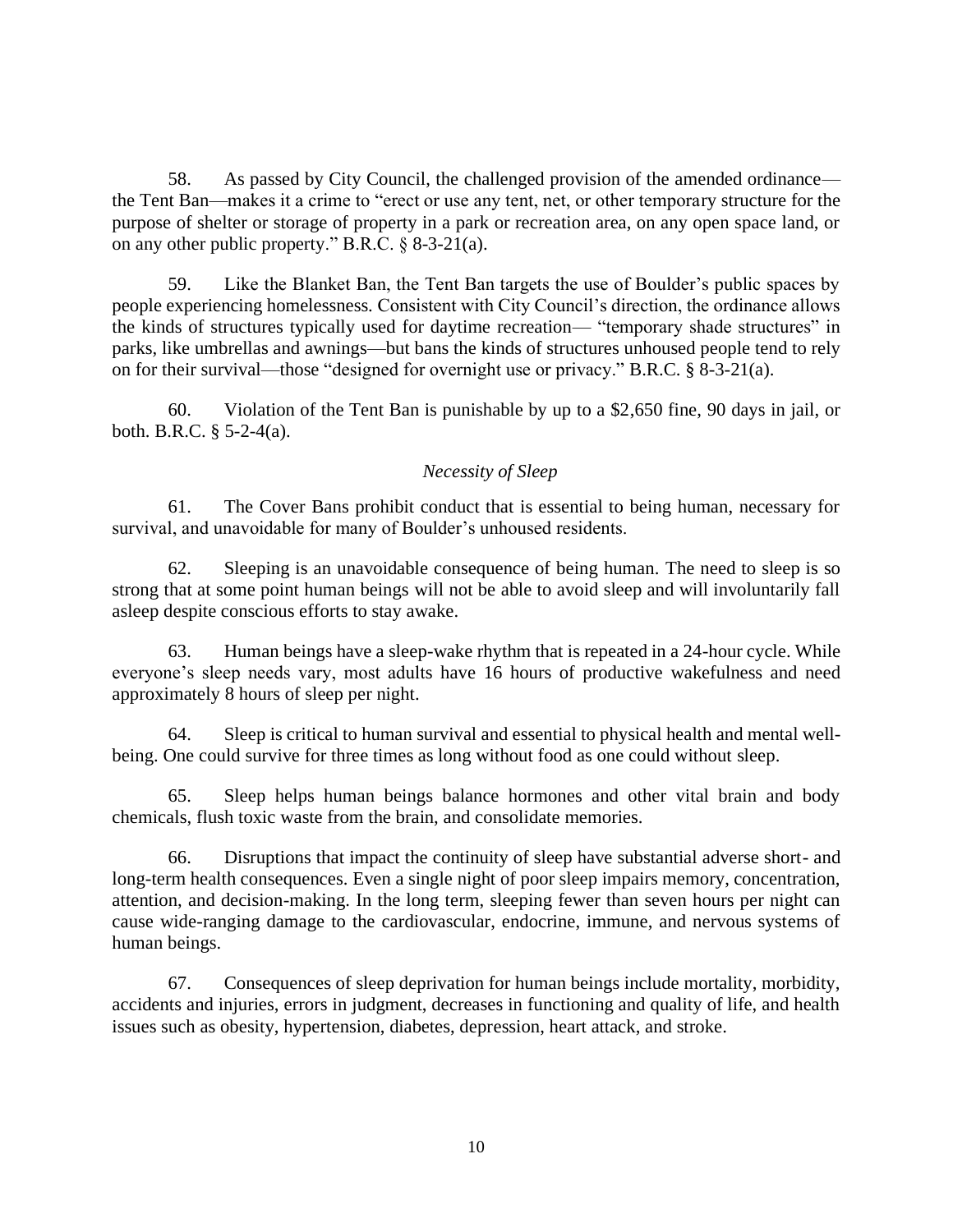## *Necessity of Shelter*

68. Shelter is a basic physiological human need, like food, water, air, and sleep. Without shelter, exposure to the elements can damage skin and other organs.

69. When people must sleep outdoors, blankets, sleeping bags, and other shelter is critical in supporting thermoregulation of body temperature. It is also critical to protecting the human body from the elements.

70. The City experiences extreme temperatures, both hot and cold, that can be harmful to human health. Having the proper shelter can mean the difference between life and death for people experiencing homelessness in Boulder.

71. Unhoused residents who cannot access indoor shelter face average minimum temperatures that drop below freezing from November to April. They are exposed to precipitation on an average of 97 days each year.

72. In cold weather, staying dry and covered are important to human survival.

73. Unhoused residents of the City who do not have access to indoor shelter spend a significant portion of the year at risk of exposure to cold, wet, and windy weather in the City that can cause hypothermia and frostbite.

74. Hypothermia is a condition that occurs when a person's core body temperature falls below 95 degrees. The symptoms of hypothermia include exhaustion, numbness, shivering, decreased hand coordination, slurred speech, and confusion, among other things. Hypothermia also commonly leads to heart, brain, and kidney malfunction, and sometimes death.

75. Hypothermia deaths can occur even with temperatures between 30 and 50 degrees. If a person or their clothing gets wet, hypothermia becomes even more likely because wet clothing results in much faster heat loss from the body. Treating hypothermia in the absence of medical attention requires slow warming using dry clothing and blankets.

76. Frostbite is the freezing of skin and the body tissue just beneath it. Because it first affects exposed body tissue, to minimize frostbite, a person must make sure all their body parts are well covered from the elements.

77. Thus, if they cannot be indoors, unhoused residents of the City rely on shelter, including tents and other cover from the elements beyond their clothing, to stay dry and warm enough to survive.

78. On the other end of the extreme weather spectrum, average maximum temperatures in the City exceed 80 degrees during summer months, and the City also experiences extreme heat, or temperatures above 90 degrees, an average of 39 days per year. Over the last two years, that number has been higher, exceeding 50 days a year.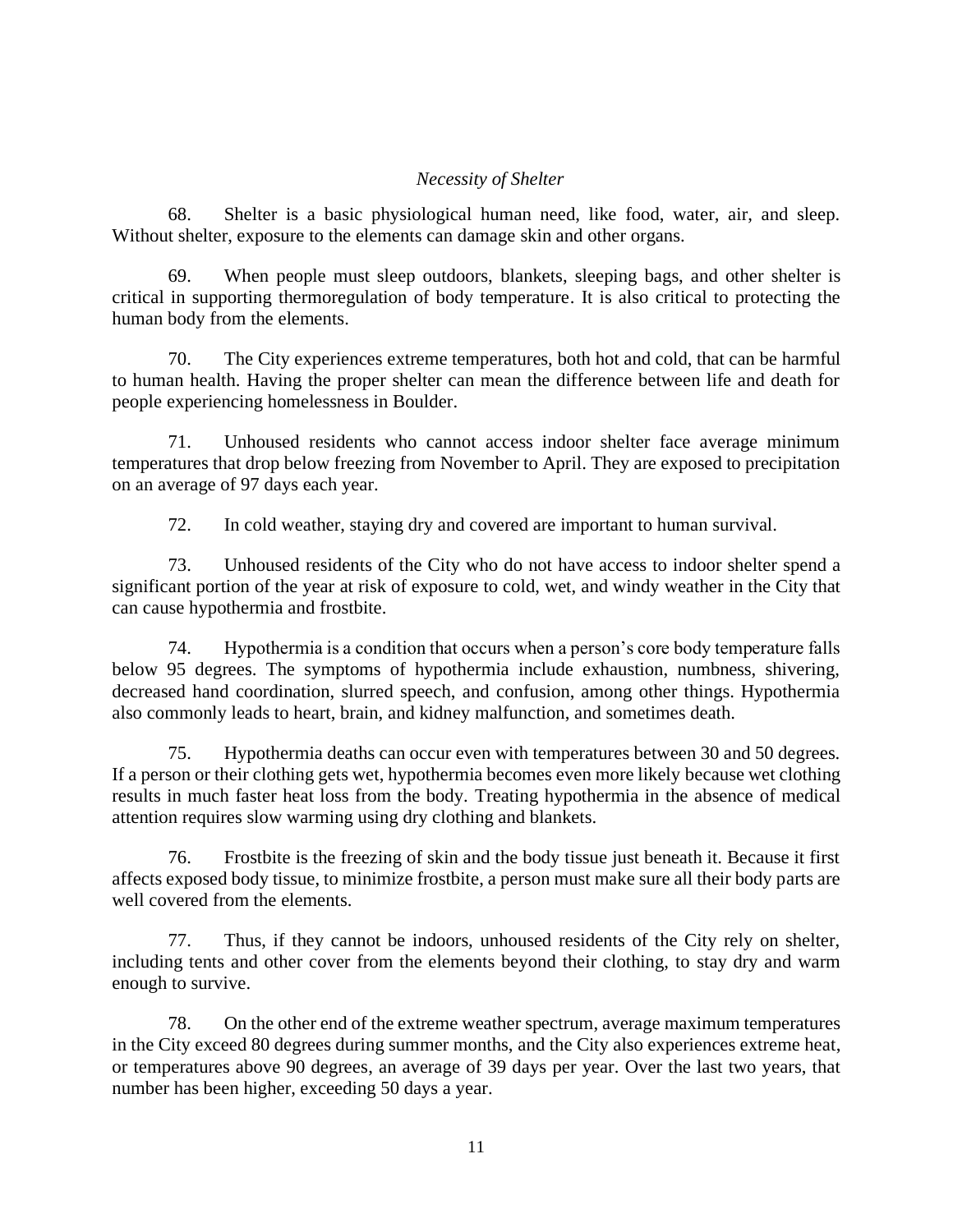79. Extreme heat can cause people to suffer from heat-related illness, and even death. Heat-related illness is a spectrum of symptoms including heat exhaustion, heat stroke, and dehydration, which result from the direct and indirect effects of heat. Extreme heat is the leading cause of weather-related death for human beings in the United States.

80. People suffer heat-related illness when their bodies are unable to properly cool themselves. In order to stay cool, people rely on shade and shelter from the sun.

81. Unhoused individuals who have been told that they cannot shelter themselves with anything but their clothing are substantially more likely to suffer from frostbite, dehydration, and heat stroke.

82. Accordingly, year-round, the City experiences weather that requires unhoused residents who cannot access indoor shelter to rely for their survival on items whose use is prohibited by the Cover Bans.

## *Enforcement of the Cover Bans*

83. Three law enforcement agencies enforce the Blanket and Tent Bans in the City: Boulder Police Department, Open Space and Mountain Parks Rangers, and the University of Colorado Police Department. Most Blanket and Tent Ban cases originate from BPD.

84. The City enforces its Blanket and Tent Bans primarily and disproportionately against people experiencing homelessness. From January 2020 through January 2022, law enforcement officers issued more than 970 citations under the Blanket and Tent Bans to people experiencing homelessness. During the same period, unhoused Boulder residents were defendants in 92% of Cover Ban cases filed in Boulder Municipal Court even though they make up closer to 1% of the City's population.

85. Other cities in Colorado, including large cities, have adopted municipal ordinances that prohibit conduct similar to the City's Blanket Ban. The City of Boulder issues citations under its Blanket Ban more than all those other cities combined.

86. On January 19, 2021, Boulder's City Council voted to continue enforcing the Blanket Ban. It did so over some members' objections that enforcement should not move forward without meaningful discussion about additional services or spaces in the City where those experiencing homelessness could legally be.

87. The City has devoted significant taxpayer resources toward enforcement of the Blanket Ban against people experiencing homelessness. At a City Council meeting on April 29, 2021, Chief Herold told City Council: "If we want to enforce the [Blanket] [B]an, have clean and safe spaces, I need additional resources."

88. City Council voted to spend an additional \$2.7 million over 18 months to enforce the Blanket Ban, including creating two new urban park ranger positions, adding an additional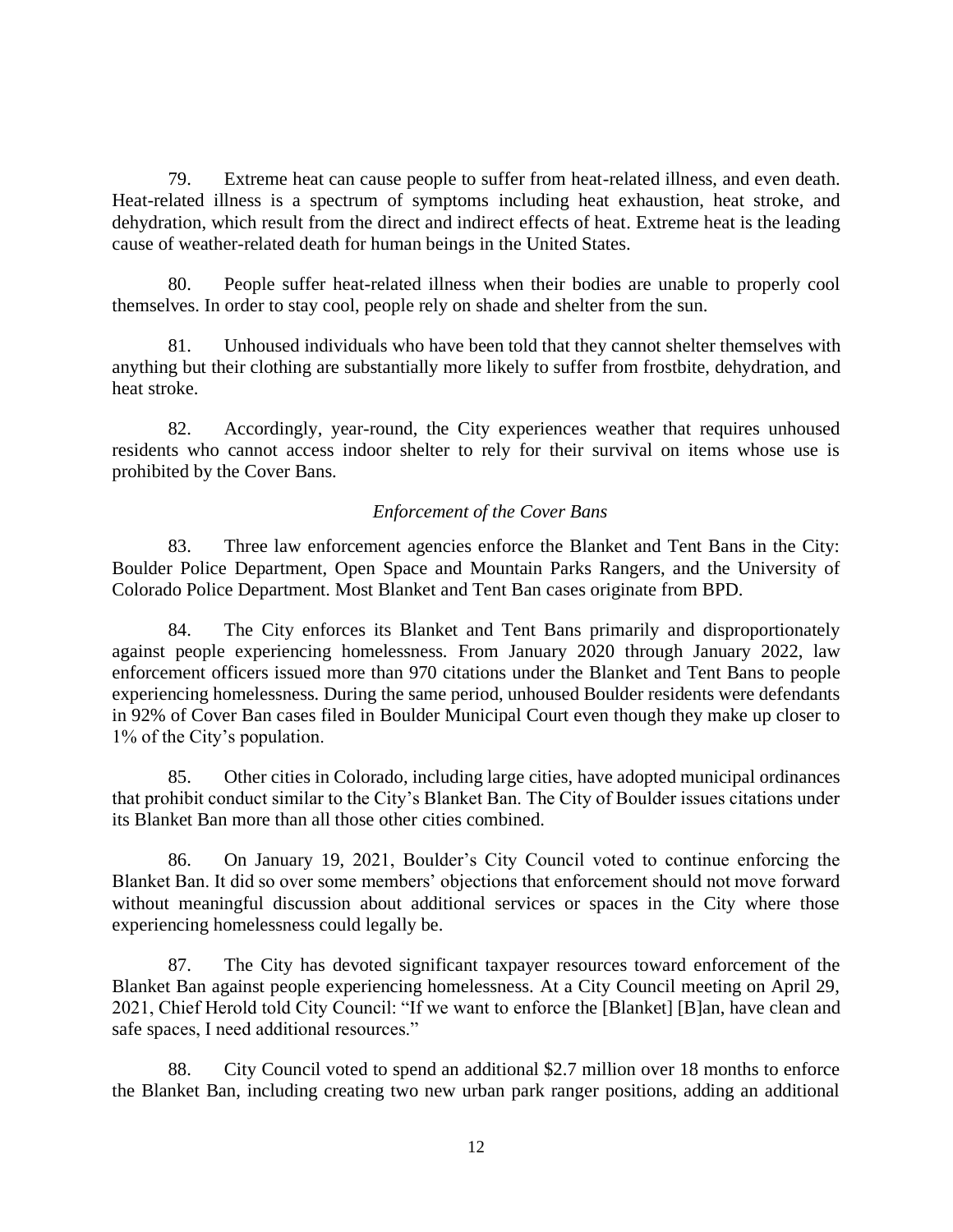BPD unit of six officers, and buying three new patrol SUVs. At that same meeting, Boulder City Council explicitly rejected spending any funds for alternatives for those living unsheltered, including expanding sheltering options.

89. Officers typically enforce the Blanket Ban between 11 p.m. and 8 a.m., sometimes aggressively waking people up in the middle of the night or early hours of the morning. Officers enforce the Blanket Ban by writing tickets, ordering unhoused residents to move along, and threatening to confiscate their belongings if they do not.

90. On March 16, 2021, Chief Herold issued a "Directive on Camping Violations" to all members of BPD instructing officers to consider certain factors prior to issuing a camping ticket, with the goal of "focus[ing] . . . enforcement efforts to deal with the encampment problem."

91. Importantly, Chief Herold's March Directive failed to instruct officers to consider either a person's ability to access indoor shelter or a person's exposure to immediate danger absent "cover or protection from the elements" before enforcing the Blanket Ban against them.

92. Because of Chief Herold's March Directive, BPD officers do not inquire into a person's ability to access indoor shelter before enforcing the Blanket Ban against them.

93. Because of Chief Herold's March Directive, BPD officers do not inquire into a person's risk of immediate danger from the elements before enforcing the Blanket Ban against them.

94. Law enforcement officers at OSMP, BPD, and CUPD have enforced the Blanket Ban on many nights when, or mornings after, BSH had reached capacity and turned people away.

95. Law enforcement officers at OSMP, BPD, and CUPD have enforced the Blanket Ban on many days when the temperature was below freezing, when it was raining, and/or when it was snowing.

96. The March Directive is the most recent directive guiding BPD enforcement of the Blanket Ban and it remains in effect.

97. Officers have been trained under the Tent Ban that, "seizing prohibited items for non-compliance is permissible."

98. Officers enforce the Tent Ban at all hours of the day, including when BSH is closed and no indoor shelter option is open to most people experiencing homelessness in the City. Officers enforce the Tent Ban by writing tickets, ordering unhoused residents to move along, and threatening to confiscate their belongings if they do not.

99. Chief Herold failed to direct officers not to enforce the Tent Ban when a person contacted lacks access to indoor shelter and would be exposed to immediate danger due to weather conditions without their "tent, net, or other temporary structure."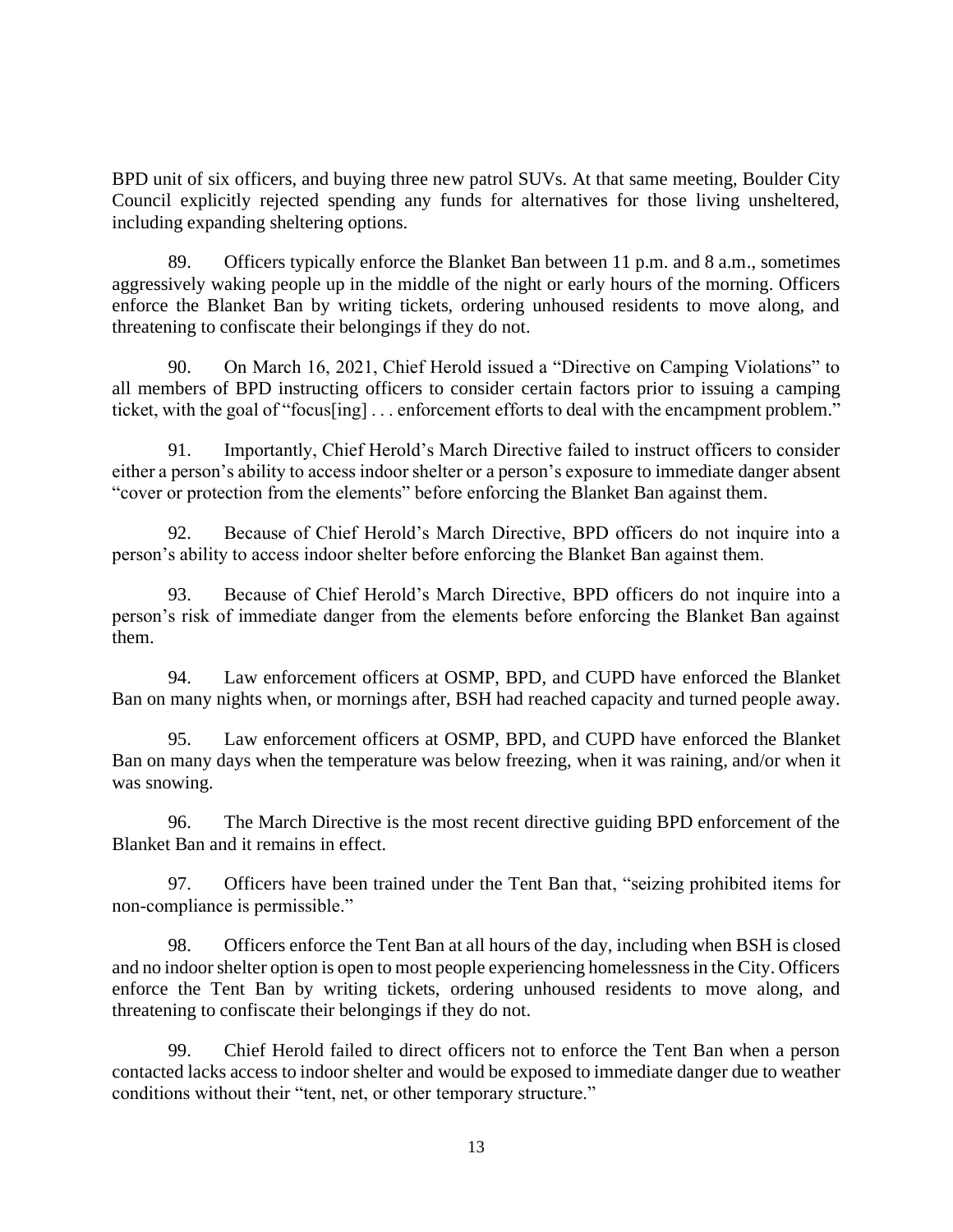100. Law enforcement officers at OSMP, BPD, and CUPD have enforced the Tent Ban on many days when the temperature was below freezing, when it was raining, and/or when it was snowing.

101. At least 5 unhoused people died of hypothermia in Boulder in 2020.

102. One purpose of Blanket and Tent Ban enforcement is to keep unhoused people out of the City. Officers enforcing the Blanket and Tent Bans frequently tell the unhoused residents they contact to "get out of Boulder." If a person contacted assures the officer they are "just passing through," an officer might decide to issue a warning rather than a ticket.

103. Frequent interactions with police are disruptive, stressful, and traumatic for persons experiencing homelessness and makes them less likely to seek help in an emergency.

104. Police enforcement of the Blanket and Tent Bans undermines unhoused Boulder residents' physical health. Enforcement, including move-along orders, drives unhoused individuals to more hidden, less safe locations in the City where it is more difficult for them to access services.

105. The combination of these deterrent effects can be deadly. For example, on September 9, 2021, BPD contacted Jessica Aldama, a 33-year-old unhoused woman who was eight months pregnant. BPD ticketed her under the Tent Ban and ordered her to appear in court on September 21, 2021. On October 11, 2021, BPD found Ms. Aldama dead from shock and sepsis following childbirth in a tent with her stillborn baby in a sparsely populated area. Ms. Aldama and her baby were two of 30 unhoused residents in Boulder that died in the City last year.

106. Individuals charged with a violation of the Blanket or Tent Ban are required either to pay a specified amount or to appear at a regular 8:30 a.m. session at the Boulder Municipal Court. Most individuals charged under either ordinance cannot afford to pay the set amount and must appear in court.

107. The City Summons & Complaint issued for alleged violations of the Blanket and Tent Bans indicates that failure to appear will result in forfeiture of an appearance bond and issuance of an arrest warrant and/or writ of execution.

## **C. Plaintiffs Are Injured by the City's Enforcement of its Cover Bans.**

#### *Feet Forward*

108. Plaintiff Feet Forward is a Boulder-based nonprofit that advocates for the overall health and wellness of Boulder's unhoused community and provides outreach, resources, and services with the ultimate goal of ending local homelessness. The organization's work is led by people with current and prior lived experience with homelessness in Boulder.

109. Feet Forward's mission is to empower unhoused individuals in Boulder by removing barriers to services, providing sustained peer-led advocacy and navigation, and meeting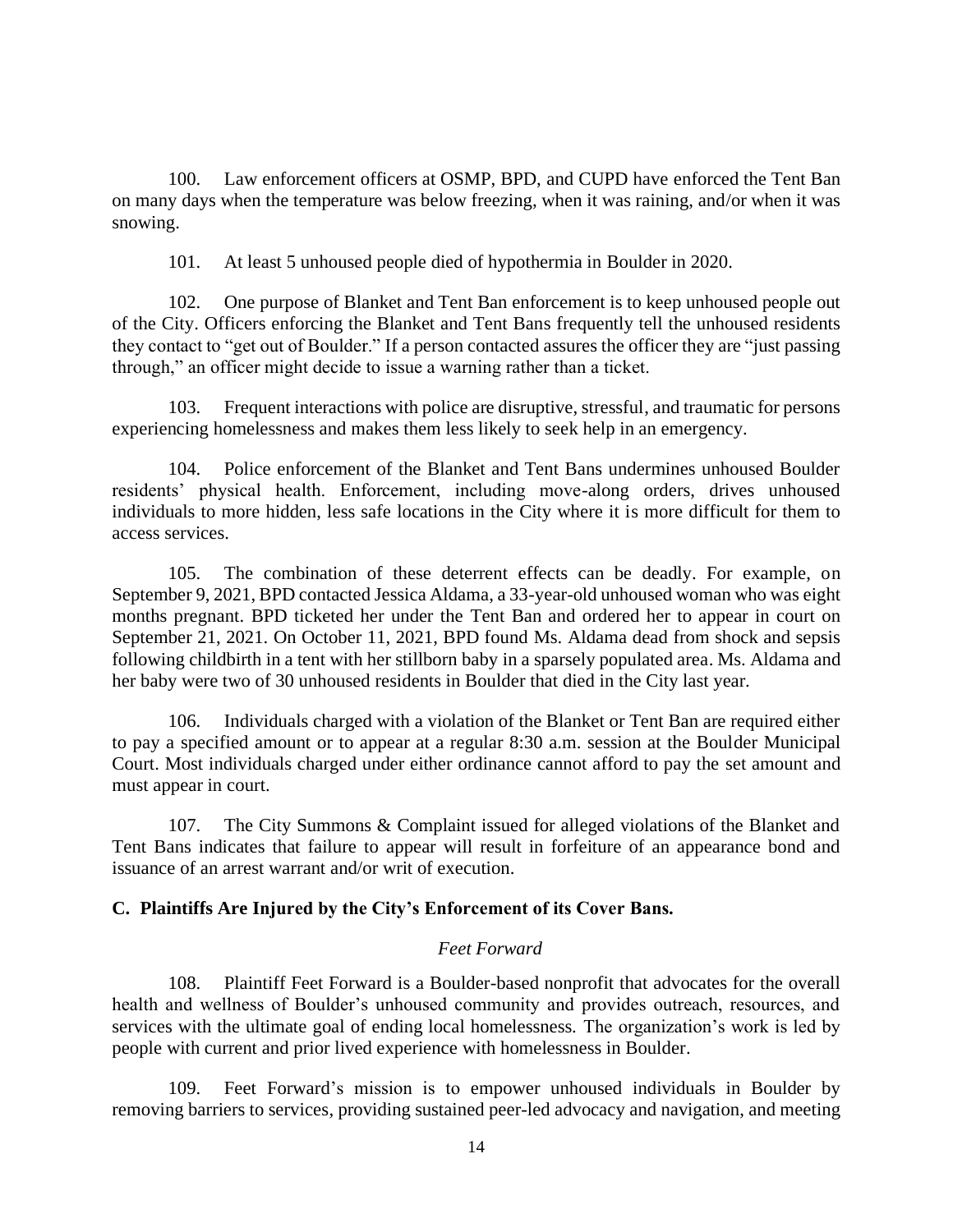basic needs such as food and clothing. It amplifies the voices of those it serves and builds support networks in the community. Feet Forward uses direct street outreach and other channels to leverage, connect, and expand services and housing pathways for unhoused people.

110. A centerpiece of Feet Forward's work is a weekly community outreach event at the Bandshell in Central Park. Every Tuesday afternoon, Feet Forward partners with volunteers, providers, and faith-based groups to provide a variety of needed services and resources for people experiencing homelessness in the City. The event serves an average of 100 unhoused individuals each week. While some attendees simply show up each week, Feet Forward and its partners also make appointments with unhoused individuals who use the reliably scheduled event as an opportunity to meet.

111. At the event, Feet Forward serves warm, high-nutritional-value meals that are different each week. It provides weather-appropriate clothing and gear, some of which it receives through donations, to try to keep people warm and dry. Staple items include socks, adult clothing, blankets and tarps, assorted hygiene products, and, when it's cold, hand, toe, and body warmers. It also provides charging stations for people's phones and other electronic devices to increase connectivity to loved ones, employers, and service providers. During the spring and summer months, Feet Forward offers professional haircuts on site to boost community morale and selfesteem.

112. A 2021 regional homelessness systems-mapping study conducted by the University of Colorado Denver and the Common Sense Institute identified Feet Forward as an "exemplar in building trust." It concluded that Feet Forward's model "helps build trust quickly and speeds up the path to engagement[,]  $\ldots$  helps to continue the continuity of community[,] and transitions  $\ldots$ individuals out of homelessness with a built-in network of support."

113. Feet Forward leverages this community trust to make their weekly gatherings a hub where other providers can reliably meet with their unhoused clients, or engage with new ones, in a low-barrier setting. In addition to its weekly events, Feet Forward has hosted several larger community resource fairs where it has brought together about 20 service providers to increase service engagement and housing pathways for people experiencing homelessness.

114. Outside of scheduled events, Feet Forward engages in regular outreach and communication, including over social media, to stay connected with particular unhoused clients and the larger community the organization serves.

115. In its first year, Feet Forward served more than 5,200 hot meals, distributed more than 3,000 pairs of socks, created more than 350 connections to service providers, and helped 150 people sign up for housing lotteries and waitlists.

116. Feet Forward also plays a critical role identifying people who qualify for housing priority but slip through the cracks and cannot be located by other providers. It has helped connect partners with 36 such individuals, 11 of whom were ultimately housed.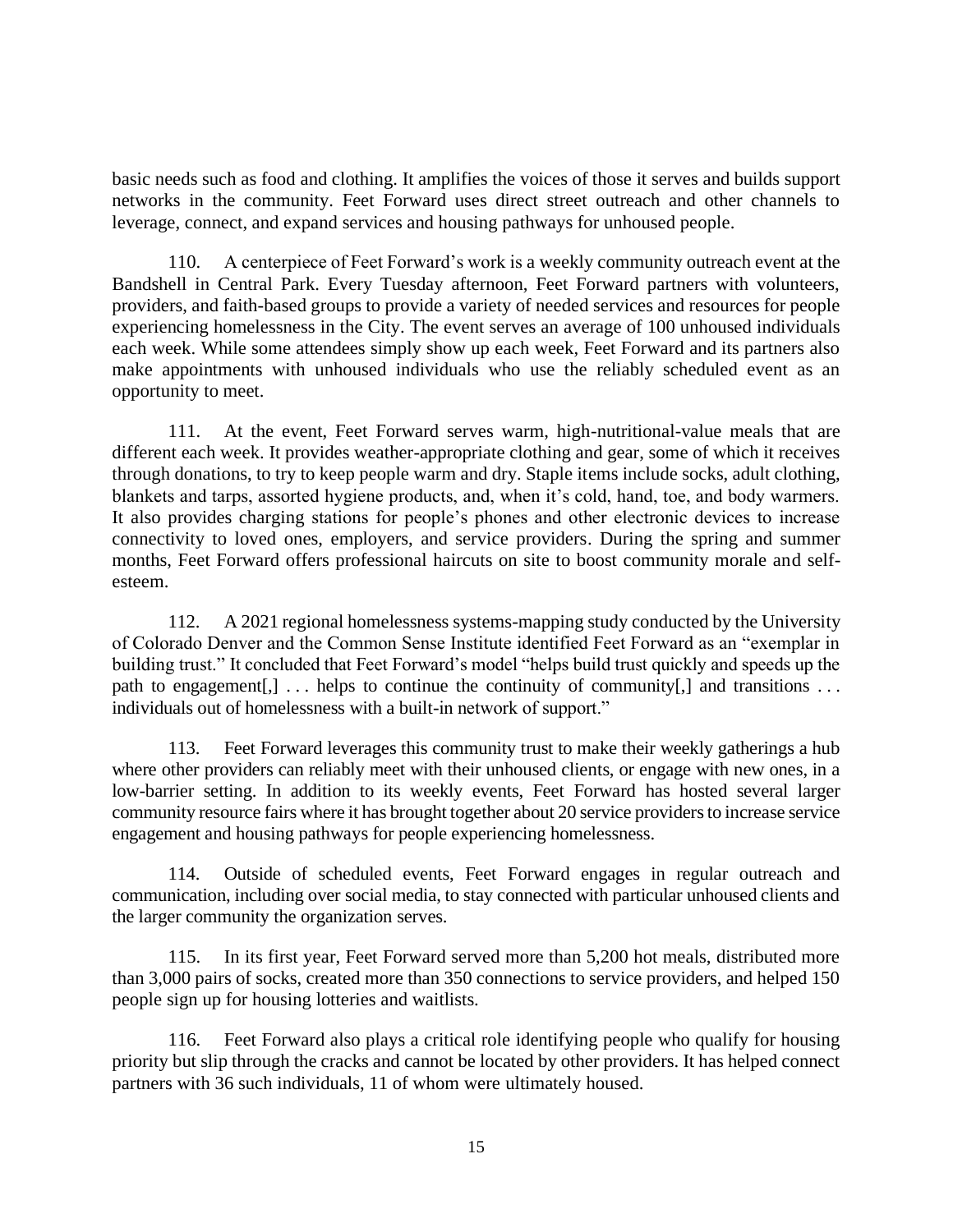117. Between November 2021 and April 2022, Feet Forward served 590 different individuals experiencing homelessness.

118. The City's Cover Bans and criminalization of its unhoused residents perceptibly impair Feet Forward's work, frustrate its mission, and cause it to divert resources that it would otherwise use to further its mission.

119. Enforcement of the Tent and Blanket Bans causes Feet Forward's clients to shuffle around the City, making them much more difficult to find and impeding Feet Forward's ability to connect them with services and pathways to housing. On a weekly basis, Ms. Livovich spends hours tracking people down, which would be avoided, or at least significantly reduced, if her clients were not being constantly told to move along by BPD pursuant to the Tent and Blanket Bans.

120. A core tenet of Feet Forward is that "when you feel better, you do better." Enforcement of the Tent and Blanket Bans has a perceptible negative effect on client morale that hinders Feet Forward's work to improve the overall health and wellness of its clients. Ms. Livovich and other volunteers spend so much time listening to accounts of the stress, anger, fear, and trauma people experience when BPD wakes them in the middle of the night, orders them to move, tickets them, and threatens to confiscate their belongings, that it reduces the time Feet Forward can spend on tangible steps to connect clients with services and housing.

121. By making it a crime for unhoused individuals to use tents and other cover to shelter themselves, the Tent and Blanket Bans also prevent Feet Forward from distributing the life-saving gear it would otherwise provide. If Ms. Livovich's clients could lawfully shelter themselves in tents, she would be distributing tents, particularly in winter months or when the weather is bad. Indeed, Ms. Livovich would like to be able to distribute an inclement weather care package to her event's attendees that would include a good sleeping bag for cold weather, a tent, and a backpack. But given Feet Forward's small operating budget, the organization cannot afford to continually supply resources that it reasonably fears will be confiscated by BPD.

122. In October 2021, to address the huge number of tickets, failures to appear ("FTAs"), and warrants unhoused people receive because of the Tent and Blanket Bans, Feet Forward chose to begin inviting the Boulder Municipal Court's Community Court program to its events biweekly. Ms. Livovich receives the warrant list and helps track people down to attend Feet Forward events so they can participate in Community Court. Feet Forward has devoted significant resources to hosting the Community Court program to address the impacts of criminalization. The Tent and Blanket Bans frustrate Feet Forward's mission by causing it to divert resources from getting people into housing to keeping them out of jail.

## *Taxpayers*

123. Plaintiffs Lisa Sweeney-Miran and Jennifer Livovich each pay substantial amounts of taxes to the City. Both pay sales and use taxes in the City, and Plaintiff Sweeney-Miran also pays property taxes for the City.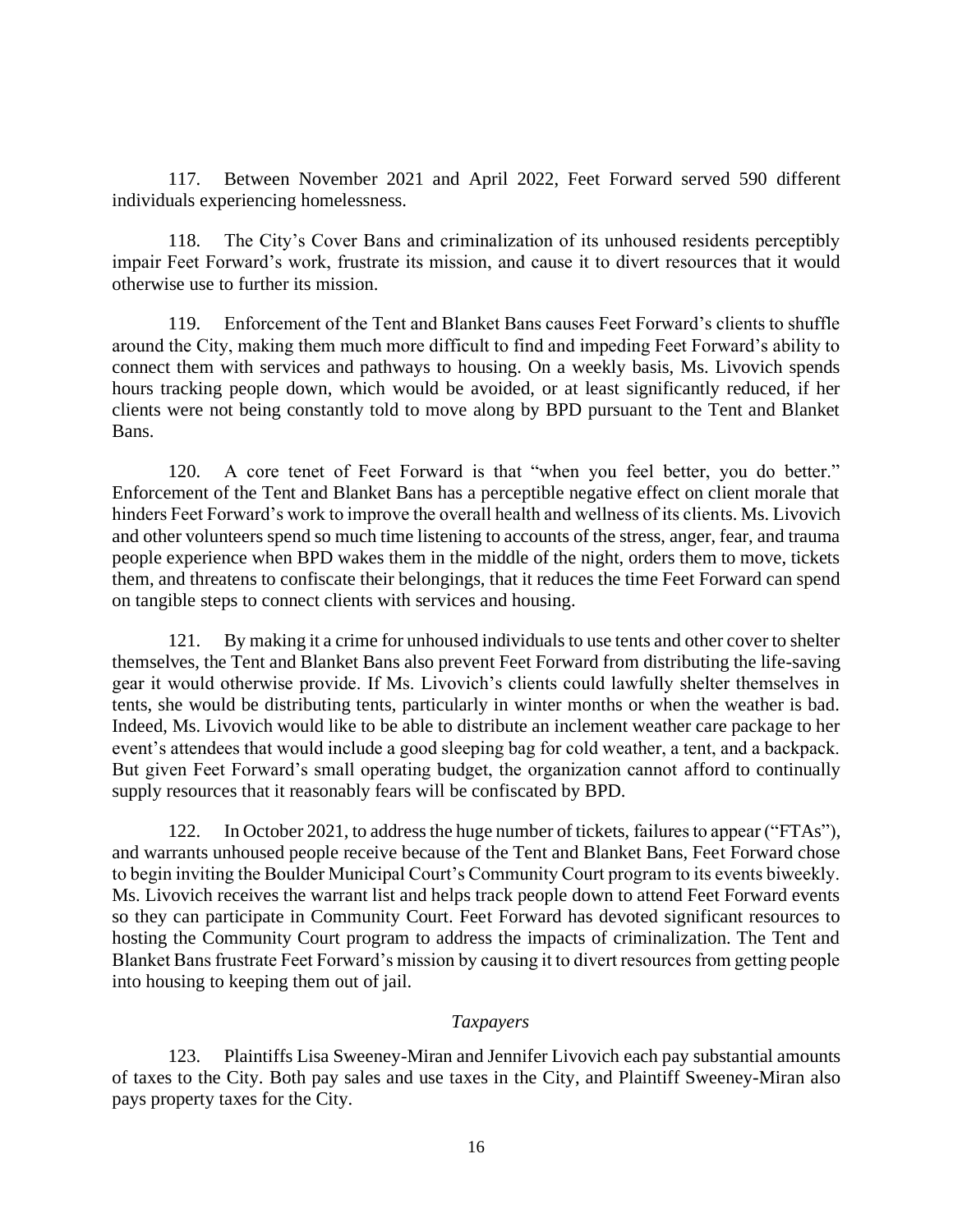124. Sales & Use Tax and Property Tax revenue is spent across several City departments involved in enforcing the Cover Bans.

125. Enforcement of the Cover Bans involves significant expenditures of taxpayer dollars across multiple City departments, including BPD, Parks & Recreation, Open Space & Mountain Parks, the City Attorney's Office, and Boulder Municipal Court.

126. The approved 2022 Budget dedicates 25% of General Fund expenditures, or \$40,342,484 taxpayer dollars, toward funding BPD. More than \$2 million taxpayer dollars are allocated for spending on Ranger Services within OSMP.

127. In May 2021, the City allocated \$2.7 million in taxpayer money specifically to fund further enforcement of anti-homeless criminal ordinances and encampment removal.

128. Of the \$2.7 million, approximately \$186,000 was allocated to fund a pilot program adding two urban park rangers, whose job responsibilities include issuing warnings and citations for violations of the Tent and Blanket Bans.

129. Of the \$2.7 million, approximately \$1.5 million was allocated to add an additional unit of 6 BPD officers and their vehicles to ensure "a more effective approach to enforcing Boulder's [Blanket] ban."

130. Plaintiffs Lisa Sweeney-Miran and Jennifer Livovich pay municipal taxes that are used in part to fund the City's enforcement of the challenged Blanket and Tent Bans.

131. Plaintiffs Lisa Sweeney-Miran and Jennifer Livovich object to their tax dollars being spent on enforcement of the Tent and Blanket Bans in a manner that violates the Colorado Constitution.

#### *Individual Plaintiffs*

Jennifer Shurley

132. Plaintiff Jennifer Shurley is an involuntarily unhoused resident of Boulder, Colorado.

133. Ms. Shurley has experienced several periods of homelessness in her life. The first came after she fled an abusive relationship in 1996 and had nowhere to turn but Boulder's streets.

134. After exiting homelessness for a time, Ms. Shurley was again displaced—this time by natural disaster—when her home in Kathmandu, Nepal, was destroyed in the Gorkha Earthquake of 2015.

135. After returning to the States, Ms. Shurley spent years staying in congregate shelters, unable to find permanent housing despite her engagement with services. Ms. Shurley most recently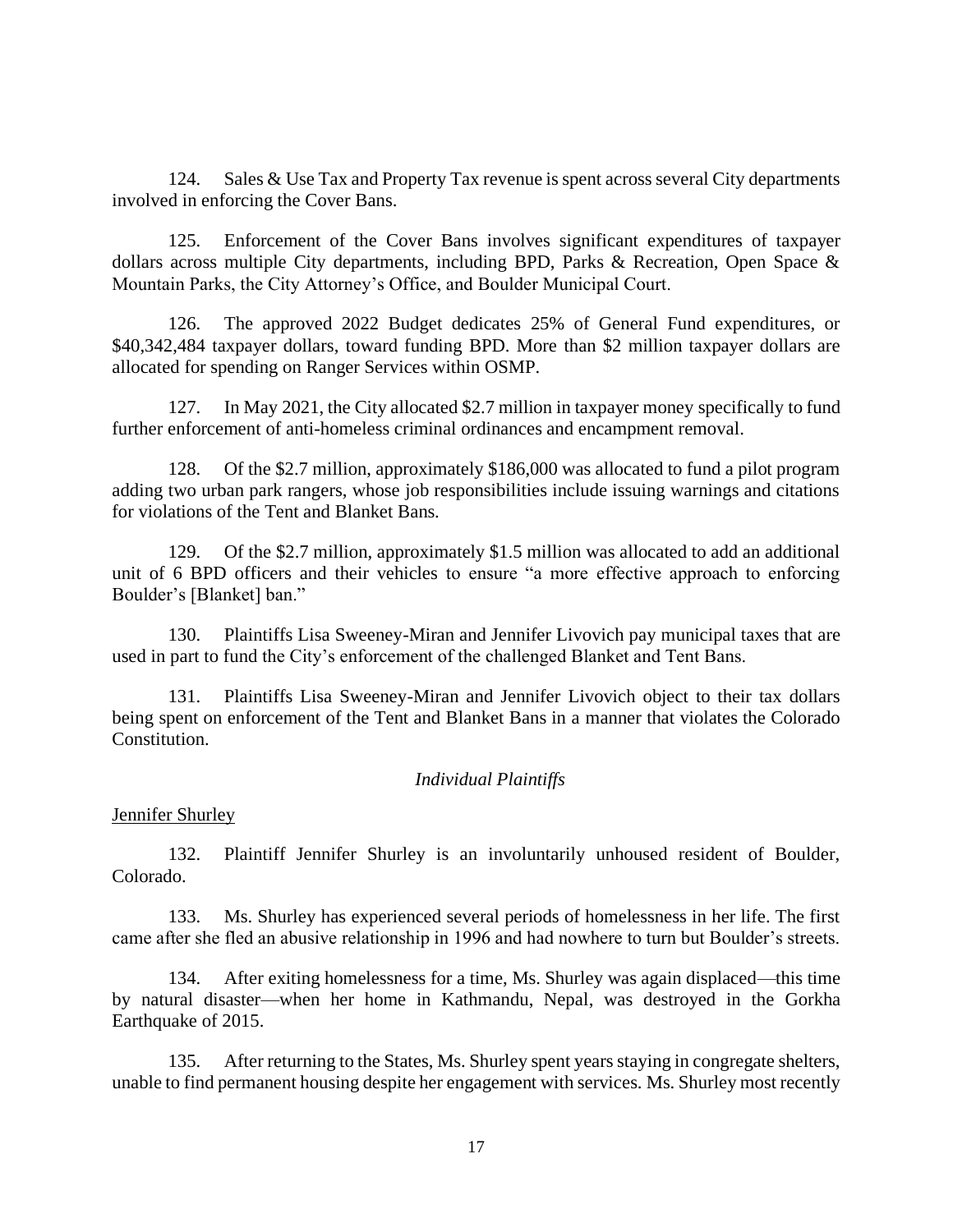returned to Boulder on or about April 2021. Ms. Shurley has been screened through Coordinated Entry.

136. Ms. Shurley is unable to stay at BSH because she has four dogs, only one of whom is a service animal trained to help her manage her lupus. For even a chance to stay at the shelter, Ms. Shurley would need to abandon her non-service dogs to the Boulder Valley Humane Society, an action that would cause her to suffer severe emotional harm.

137. It is impracticable and unreasonable for Plaintiff Shurley to have to abandon three of her companion animals in order to access indoor shelter in the City.

138. Most nights, Ms. Shurley sleeps with her four dogs in a van that she parks on City streets. She tries to stay out of central spaces in town.

139. Before she moved into her van, Ms. Shurley slept in a bike-drawn tiny home that she built. She has also spent significant time sleeping outside in the City in a tent and other forms of shelter prohibited under the Cover Bans.

140. Ms. Shurley was contacted by a BPD officer on December 21, 2021, who warned her that she was violating the Blanket Ban and that her bike-drawn tiny home was a prohibited item under the Tent Ban. That day, the temperature outside reached a low of 25 degrees Fahrenheit.

141. She received tickets on December 23, 2021 at 7:39 a.m. and the next morning, on Christmas Eve, at 6:34 a.m. During each encounter with BPD, an officer told her to "get out of Boulder." Each time, Ms. Shurley was ordered to appear at Boulder Municipal Court or else face issuance of a warrant for her arrest.

142. Even if Ms. Shurley were to part with her companion animals and try to enter BSH's lottery, she would be at risk of being turned away because of insufficient shelter beds.

143. Ms. Shurley is at credible risk of enforcement of the Blanket Ban when she cannot access indoor shelter.

144. Ms. Shurley is at credible risk of enforcement of the Blanket Ban and Tent Ban for sheltering herself with items that are necessary to protect her from the elements.

## Jordan Whitten

145. Plaintiff Jordan Whitten is a 26-year-old Navy veteran, a coding engineer, and an involuntarily unhoused resident of Boulder, Colorado.

146. Mr. Whitten has been unhoused in Boulder since December 2021.

147. Prior to coming to Colorado, Mr. Whitten served in the Navy as a Sonar Technician from 2016 through 2018. He left the military for reasons related to his mental health and received a general discharge under honorable conditions.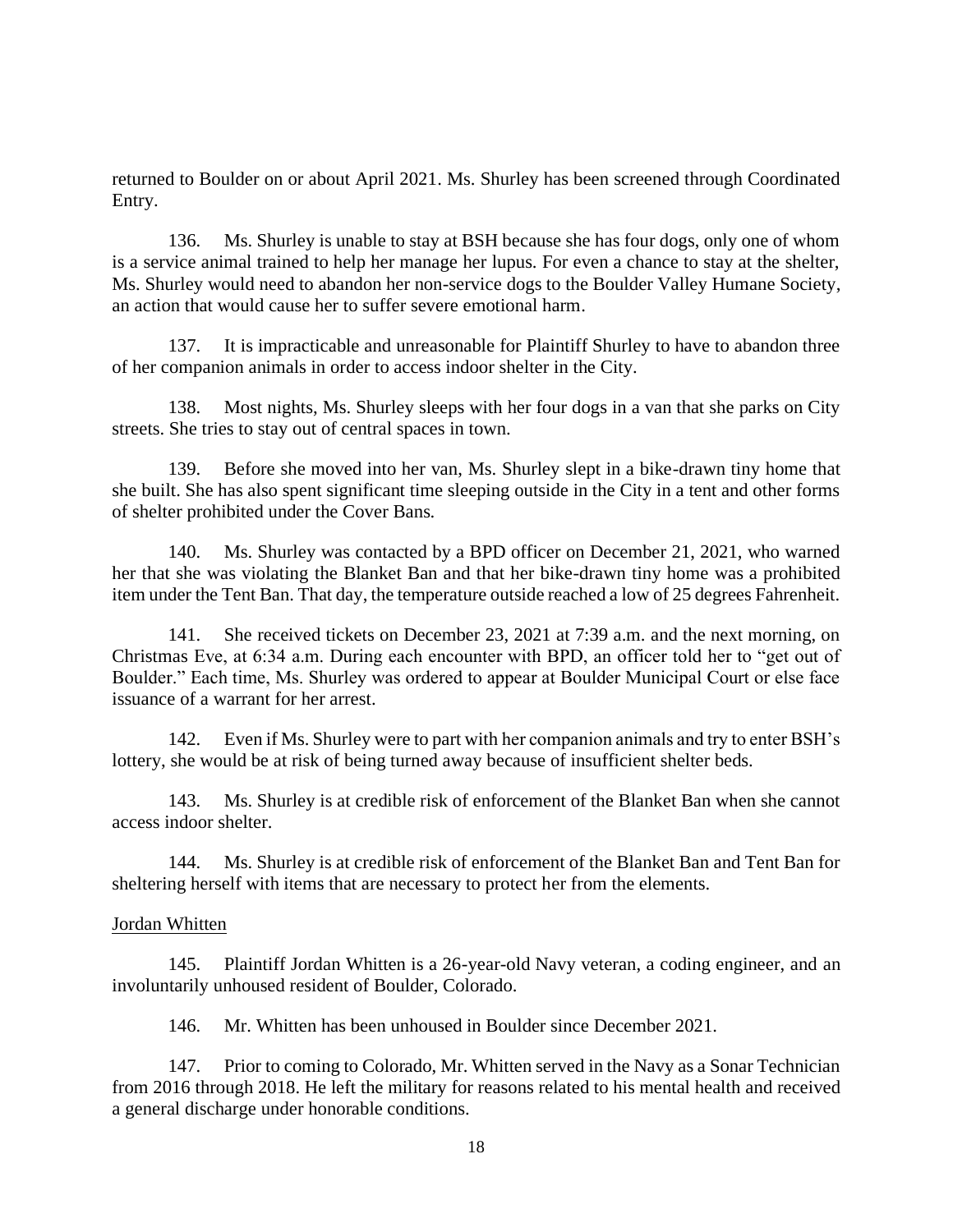148. Mr. Whitten works at the Good Times Burgers & Frozen Custards in Boulder, where his schedule is generally 3 p.m. to 11 p.m.

149. When Mr. Whitten got his job at Good Times and moved to Boulder, he looked up the available indoor shelter in the City and learned that, to enter the lottery for a bed at BSH, he had to arrive between 5 p.m. and 7 p.m.

150. Mr. Whitten's work schedule prevents him from arriving at BSH at the required time, making him ineligible to enter the lottery for a shelter bed.

151. Mr. Whitten's mental health and military service history also make him uncomfortable sleeping in congregate settings.

152. Because he cannot stay at the only shelter in the City for which he would be eligible, Mr. Whitten sleeps outside every night. His only cover from the elements beyond his clothing is a sleeping bag, a sleeping pad, and his tent. All of his belongings fit into a single backpack.

153. Mr. Whitten sleeps with a tent to protect himself from rain and snow.

154. On March 13, 2022, Mr. Whitten was ticketed by an OSMP ranger for an alleged violation of the Tent Ban at 9:04 a.m., about a quarter mile north of 100 Sunshine Canyon Drive. On that day, the temperature dropped to 36 degrees Fahrenheit. Mr. Whitten was ordered to appear at Boulder Municipal Court or else face issuance of a warrant for his arrest.

155. Mr. Whitten is at credible risk of enforcement of the Blanket Ban when he cannot access indoor shelter.

156. Mr. Whitten is at credible risk of enforcement of the Blanket Ban and Tent Ban for sheltering himself with items that are necessary to protect him from the elements.

#### Shawn Rhoades

157. Plaintiff Shawn "Indigo" Rhoades is a 56-year-old member of the Mescalero people. He is a Navy veteran and is an involuntarily unhoused resident of Boulder, Colorado.

158. Mr. Rhoades has been homeless on and off for about 15 years. He most recently became homeless in the fall of 2020.

159. Mr. Rhoades sought out Coordinated Entry and a bed at BSH. But at the time, the shelter had a 6-month durational residency requirement in place that reserved beds only for longerterm residents of Boulder. (HSBC and BSH rescinded the 6-month residency requirement in August 2021 after the ACLU of Colorado warned that the policy was unconstitutional.)

160. As a result, Mr. Rhoades only qualified for what BSH calls "Diversion" services lighter-touch homelessness interventions intended to prevent the need for shelter in the first place. In his case, "Diversion" meant a bus ticket back to Idaho, where he was born. Compared to other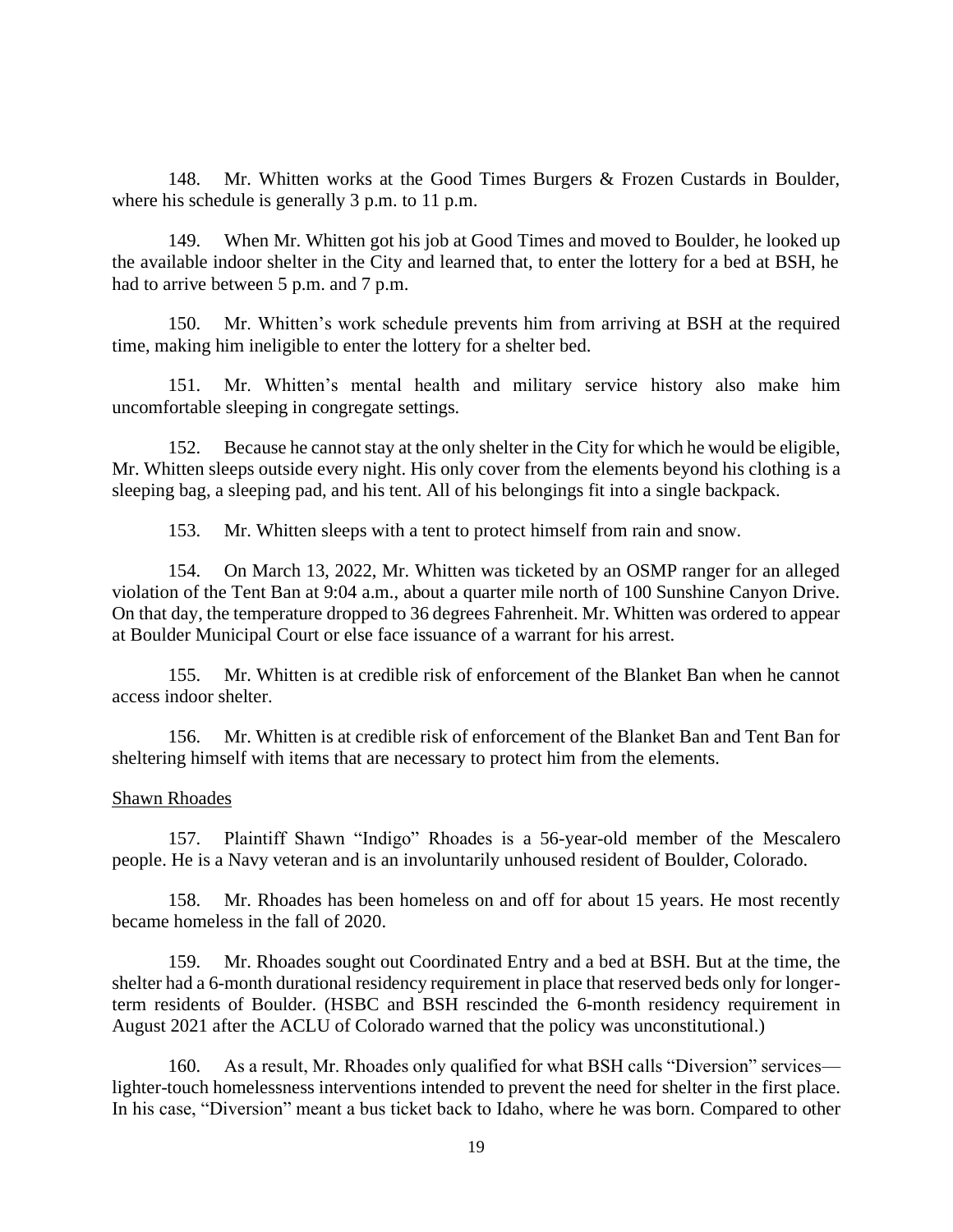unhoused residents who access Coordinated Entry, individuals who are Black, Indigenous and/or people of color, like Mr. Rhoades, are disproportionately referred to Diversion services and thus bussed out of Boulder.

161. Mr. Rhoades had difficulty navigating his Medicaid benefits after switching states, so he returned to Boulder. Again, Mr. Rhoades sought out indoor shelter. This time, he was able to stay at BSH on those nights when the weather was bad enough that the shelter made "severe weather shelter beds" available even for those who did not otherwise qualify for an overnight stay under the unconstitutional 6-month residency requirement.<sup>6</sup>

162. After the unconstitutional 6-month residency requirement was lifted, Mr. Rhoades again sought to stay at BSH. He slept at the shelter for several nights in September 2021, until he was banned for a code of conduct violation. Mr. Rhoades' suspension came just before the onset of the coldest months of the year. Mr. Rhoades is still banned from staying at BSH. He therefore has no meaningful available indoor shelter in Boulder.

163. On some nights when the weather is extreme, Mr. Rhoades still tries to seek access to BSH and is turned away. For example, Mr. Rhoades made the difficult trek to BSH seeking a bed on New Year's Eve—December 31, 2021—when the City experienced more than 4 inches of snowfall and the temperature dropped below freezing. He was turned away. At that time, Mr. Rhoades had just undergone surgery to have his finger amputated after he developed an infection while living outside.

164. Even if Mr. Rhoades were not banned from the shelter, on any given night, he would risk being denied a bed space in BSH's lottery.

165. When Mr. Rhoades is unable to stay at the shelter, he sleeps in a tent on Boulder public property.

166. Mr. Rhoades has received at least 8 tickets under the Tent and Blanket Bans since September 2021. He received multiple of these tickets in the height of winter, and all while he has been banned from BSH and ineligible to participate in the lottery for a possible indoor shelter bed. Each time he was ticketed, Mr. Rhoades was ordered to appear at Boulder Municipal Court or else face issuance of a warrant for his arrest.

167. On or about January 25, 2022, Mr. Rhoades received a ticket for sheltering himself in a tent on a day when 5 inches of new snow had fallen and the temperature dropped to 21 degrees. On the same day, BSH turned at least two people away because it reached capacity.

168. When threatening or actually enforcing the Cover Bans against him, law enforcement officers have told Mr. Rhoades to "get out of Boulder." Mr. Rhoades feels he and

<sup>6</sup> Eligibility requirements and program rules at BSH have changed since then. Severe weather shelter as Mr. Rhoades accessed it in March of 2021 is no longer available.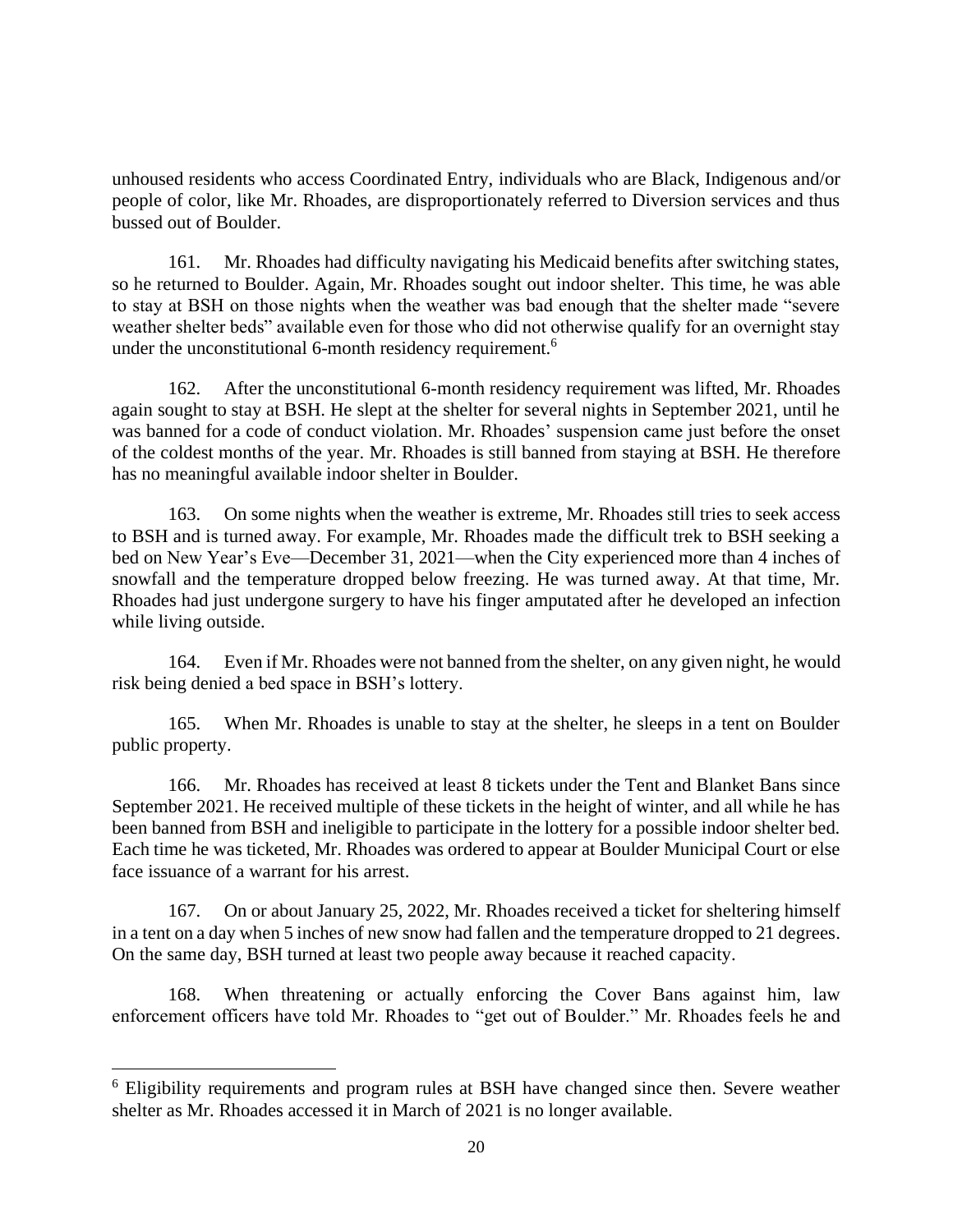other residents experiencing homelessness are being pushed out of Boulder to protect the City's image. He believes the City is trying to send a message that "they don't want us here."

169. Mr. Rhoades is at credible risk of enforcement of the Blanket Ban when he cannot access indoor shelter.

170. Mr. Rhoades is at credible risk of enforcement of the Blanket Ban and Tent Ban for sheltering himself with items that are necessary to protect him from the elements.

# **D. ACLU of Colorado Put the City on Notice of its Ongoing Constitutional Violations and the City Failed to Act**

171. In the summer of 2021, the ACLU of Colorado ("ACLU") cautioned the City that it was unconstitutional to enforce the Blanket Ban against its unhoused residents who lack meaningful access to indoor shelter.<sup>7</sup> The ACLU specifically brought to the City's attention Chief Herold's March BPD Directive and failure to instruct officers to consider a person's ability to access indoor shelter before issuing a Blanket Ban ticket. The ACLU urged the City to clarify that BPD would not enforce the Blanket Ban against those unable to access shelter indoors. The City did not respond to these raised concerns.

172. On December 23, 2021, just two days before Christmas, when temperatures were beginning to drop, the ACLU again wrote to the City, this time addressing Chief Herold directly. The ACLU informed Chief Herold that BSH had reached capacity, turning more people away into the cold in a single week than it had during the entirety of the prior winter. The ACLU called on BPD to implement a moratorium on enforcement of the Blanket and Tent Bans at least until the end of winter. Rather than engage with any of the concerns raised in the letter, City Attorney Teresa Tate responded by pointing out that the Blanket Ban had not yet fallen to a constitutional challenge.

173. A representative from the ACLU then testified before City Council calling on that body to direct BPD to cease enforcement of the Cover Bans in a manner that was actively and unconstitutionally endangering the lives of Boulder's unhoused residents.

174. Despite ample notice of the danger, cruelty, and unlawfulness of their Cover Ban enforcement practices, Defendants continue to enforce the challenged ordinances against unhoused residents in a manner that violates the Colorado Constitution.

# **V. CLAIMS FOR RELIEF**

# **FIRST CLAIM Cruel & Unusual Punishment**

<sup>&</sup>lt;sup>7</sup> Letter from Anna I. Kurtz, ACLU of Colorado, to Nuria Rivera-Vandermyde, City of Boulder  $\&$ HSBC Executive Board, *Re: Unconstitutional Treatment of Unhoused Boulder Residents* (July 29, 2021), https://www.aclu-co.org/sites/default/files/2021-07-29-boulder-letter.pdf.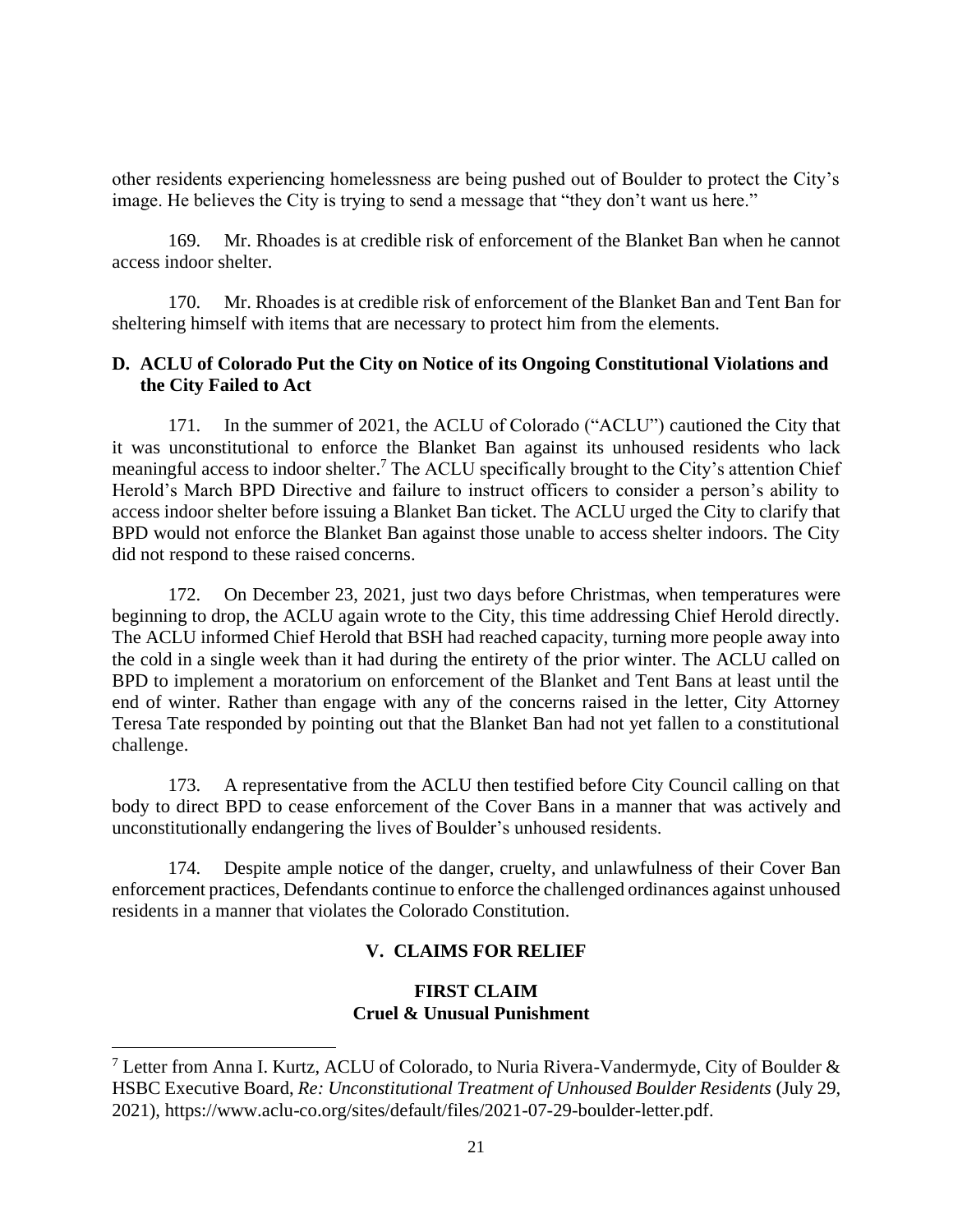## **Asserted by all Plaintiffs under Colo. Const., art. II, § 20 and by the Individual Plaintiffs under C.R.S. § 13-21-131(1)**

175. All paragraphs in this Complaint are incorporated herein by reference.

176. Article II, section 20 of the Colorado Constitution prohibits the infliction of cruel and unusual punishments.

177. The indoor shelter available in the City is inadequate to support the population of people experiencing unsheltered homelessness in the City, including the Individual Plaintiffs.

178. The indoor overnight shelter available in the City does not have enough beds to accommodate the number of people experiencing unsheltered homelessness in the City. Rules, restrictions, and structural realities at the shelter make it impossible, impracticable, unreasonable, and and/or unsafe for many unhoused residents, including the Individual Plaintiffs, to stay there.

179. The City has extremely limited capacity for indoor daytime sheltering even on the coldest and windiest days of the year, when being outside during the day unsheltered for lengthy periods of time is unsafe.

180. A portion of the City's unhoused residents, including the Individual Plaintiffs, therefore have no choice but to sleep and spend their days outdoors in the City's public spaces.

181. The Tent and Blanket Bans make it a crime for these residents to carry out the most basic functions of survival, including sleeping and staying dry and warm.

182. When enforced by the City against the Individual Plaintiffs when they cannot obtain indoor shelter, B.R.C. § 5-6-10 punishes the Individual Plaintiffs by virtue of their homelessness.

183. When enforced by the City against the Individual Plaintiffs when they cannot obtain indoor shelter, and a tent or other temporary structure is necessary protection from the elements, B.R.C. § 8-3-21(a) punishes the Individual Plaintiffs by virtue of their homelessness.

184. Defendants have subjected or caused the Individual Plaintiffs to be subjected to the deprivation of their rights secured under article II of the Colorado Constitution to be free from cruel and unusual punishments. Without this Court's intervention, Defendants will continue to subject or cause the Individual Plaintiffs to be subjected to the deprivation of their article II rights.

185. Plaintiffs Livovich and Sweeney-Miran are injured by the use of their taxes on the enforcement of B.R.C. §§ 5-6-10 and 8-3-21(a) in a manner that violates article II, section 20 of the Colorado Constitution.

186. Defendants' violations of the Colorado Constitution injure Plaintiff Feet Forward.

187. Wherefore, Plaintiffs pray for relief as set forth below.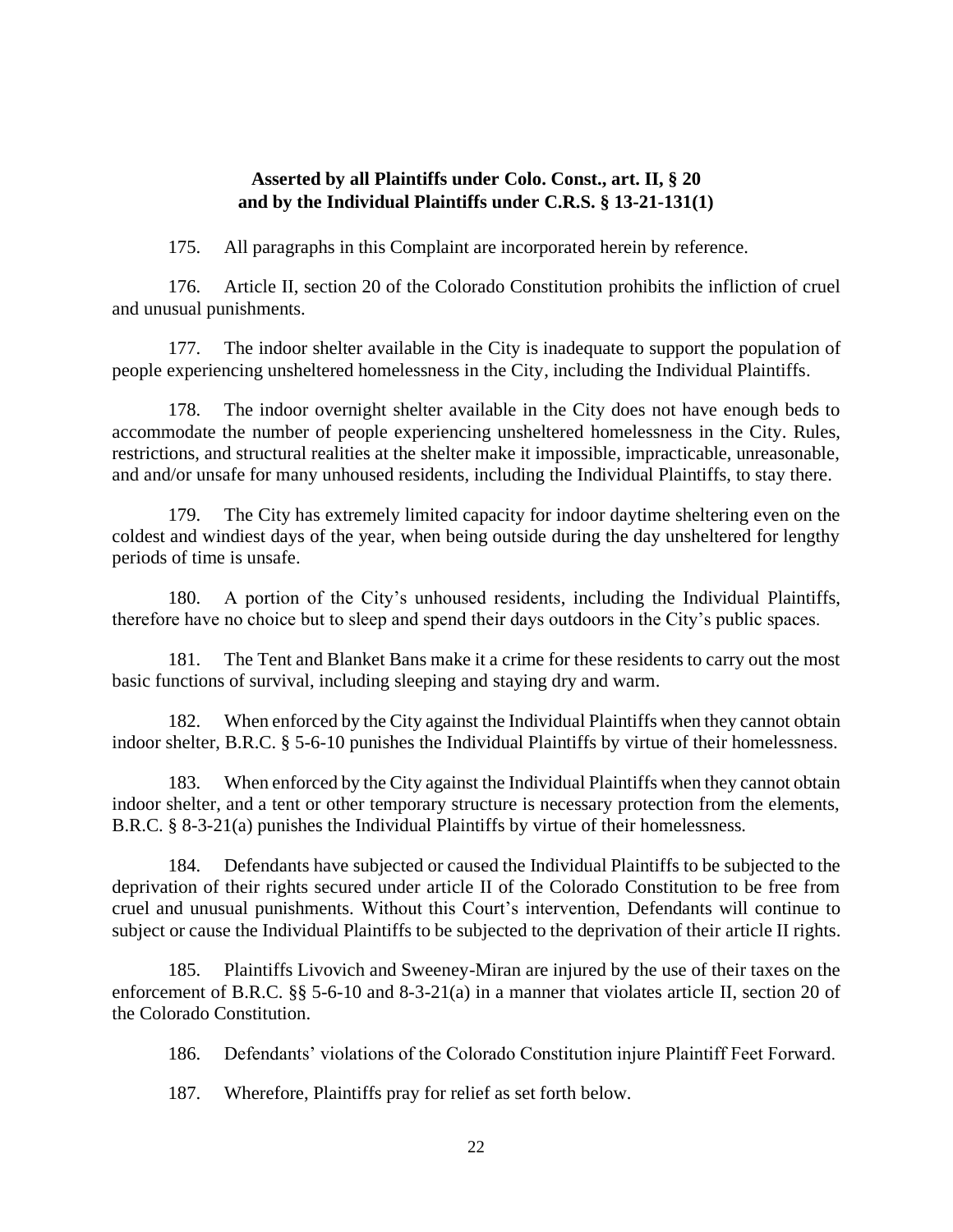## **SECOND CLAIM State-Created Danger Asserted by all Plaintiffs under Colo. Const., art. II, § 25 and by the Individual Plaintiffs under C.R.S. § 13-21-131(1)**

188. All paragraphs in this Complaint are incorporated herein by reference.

189. Governmental action that affirmatively places a person in a position of danger deprives that person of substantive due process.

190. The Blanket and Tent Bans make it a crime for unhoused persons who cannot access indoor shelter, including the Individual Plaintiffs, to use cover that is necessary to protect themselves from immediate danger from the elements.

191. The City enforces its Blanket and Tent Bans against unhoused persons without inquiring whether they can access indoor shelter and when the absence of the prohibited cover for which they are being subject to enforcement exposes them to immediate danger.

192. The Blanket and Tent Bans require unhoused individuals who cannot access indoor shelter in the City, including the Individual Plaintiffs, to live exposed to the elements, without protection from cold, wind, and rain, jeopardizing their physical and mental health.

193. The City knows that requiring unhoused individuals who cannot access indoor shelter in the City to live exposed to the elements, without protection from cold, wind, and rain, places them in immediate danger.

194. Threatened and actual enforcement of the Blanket Ban against the Individual Plaintiffs when they cannot access indoor shelter and when they require cover beyond their clothing to protect themselves from immediate danger violates their substantive due process rights.

195. Threatened and actual enforcement of the Tent Ban against the Individual Plaintiffs when they cannot access indoor shelter and when they require the use of an enclosed tent or similar structure to protect themselves from immediate danger violates their substantive due process rights.

196. Defendants have subjected or caused the Individual Plaintiffs to be subjected to the deprivation of their rights secured under article II of the Colorado Constitution to be free from state-created danger. Without this Court's intervention, Defendants will continue to subject or cause the Individual Plaintiffs to be subjected to the deprivation of their article II rights.

197. Plaintiffs Livovich and Sweeney-Miran are injured by the use of their taxes on the enforcement of B.R.C. §§ 5-6-10 and 8-3-21(a) in a manner that violates article II, section 25 of the Colorado Constitution.

198. Defendants' violations of the Colorado Constitution injure Plaintiff Feet Forward.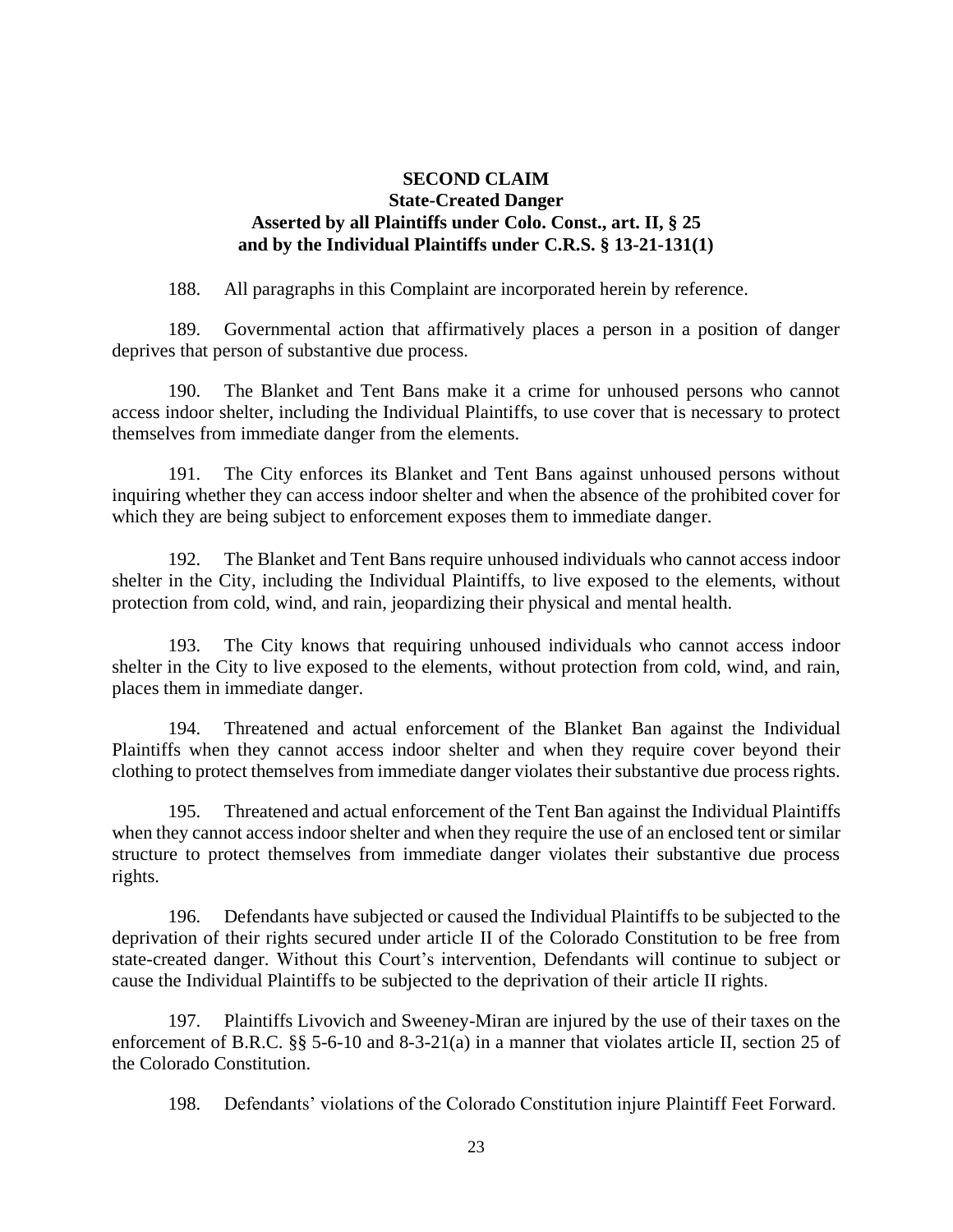199. Wherefore, Plaintiffs pray for relief as set forth below.

# **THIRD CLAIM Right to Use Public Space Asserted by all Plaintiffs under Colo. Const., art. II, § 3 and by the Individual Plaintiffs under C.R.S. § 13-21-131(1)**

200. All paragraphs in this Complaint are incorporated herein by reference.

201. Article II, section 3 of the Colorado Constitution provides,

All persons have certain natural, essential and inalienable rights, among which may be reckoned the right of enjoying and defending their lives and liberties; of acquiring, possessing and protecting property; and of seeking and obtaining their safety and happiness.

202. Article II, section 3 of the Colorado Constitution protects fundamental rights from abridgment by the state.

203. The provision encompasses the rights of freedom of movement and to use the public streets and facilities in a manner that does not interfere with the liberty of others, which are basic values inherent in a free society.

204. As applied to the Individual Plaintiffs when they cannot access indoor shelter, the City's Blanket Ban curtails their rights to freedom of movement and to use the public streets and facilities by denying them the necessity of a safe place to sleep, rest, and recuperate.

205. As applied to the Individual Plaintiffs when they cannot access indoor shelter and when protection from the elements requires use of an enclosed tent or similar structure, the City's Tent Ban curtails their rights to freedom of movement and to use the public streets and facilities by denying them the necessity of a safe place to sleep, rest, and recuperate.

206. The Individual Plaintiffs have been threatened with enforcement of the Cover Bans and cited under the Cover Bans when they have not been interfering with the liberty of others.

207. Unhoused residents do not interfere with the liberty of others by merely existing in Boulder's public spaces with the minimal cover necessary to protect themselves from the elements.

208. The City lacks a compelling interest to make it a crime for those without access to indoor shelter to exist outside with the minimal cover necessary to protect themselves from the elements.

209. Application of the Blanket Ban to the Individual Plaintiffs when they cannot access indoor shelter effectively excludes them from living lawfully within Boulder's city limits and violates fundamental rights guaranteed to them by article II, section 3 of the Colorado Constitution.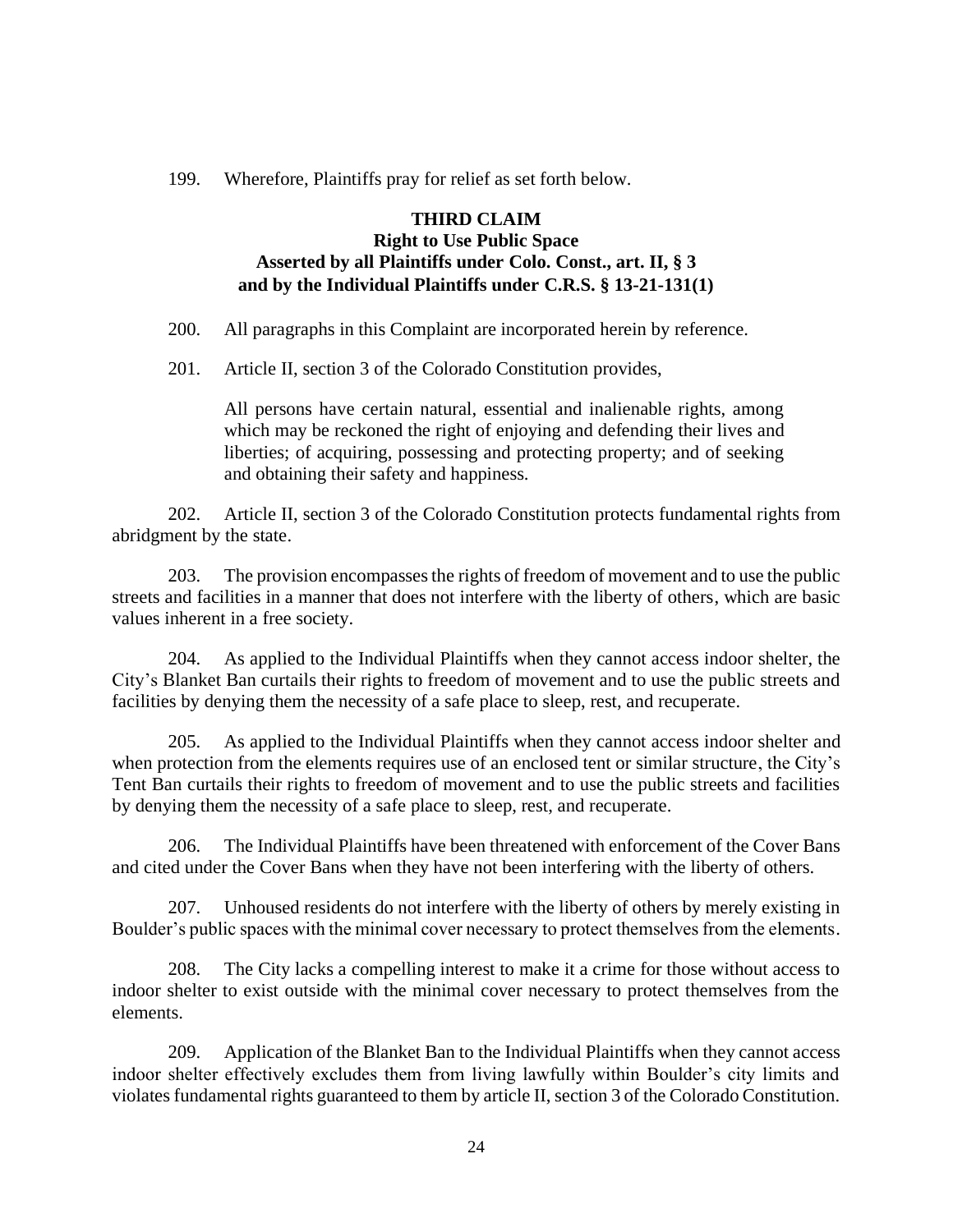210. Application of the Tent Ban to the Individual Plaintiffs when they cannot access indoor shelter and protection from the elements requires use of an enclosed tent or similar structure effectively excludes them from living lawfully within Boulder's city limits and violates fundamental rights guaranteed to them by article II, section 3 of the Colorado Constitution.

211. Defendants have subjected or caused the Individual Plaintiffs to be subjected to the deprivation of their rights secured under article II of the Colorado Constitution to access Boulder's public spaces. Without this Court's intervention, Defendants will continue to subject or cause the Individual Plaintiffs to be subjected to the deprivation of their article II rights.

212. Plaintiffs Livovich and Sweeney-Miran are injured by the use of their taxes on the enforcement of B.R.C. §§ 5-6-10 and 8-3-21(a) in a manner that violates article II, section 3 of the Colorado Constitution.

213. Defendants' violations of the Colorado Constitution injure Plaintiff Feet Forward.

214. Wherefore, Plaintiffs pray for relief as set forth below.

# **PRAYER FOR RELIEF**

WHEREFORE, Plaintiffs respectfully request that the Court grant the following relief:

A. To declare that, as applied to the Individual Plaintiffs when they cannot access indoor shelter, the Blanket Ban, B.R.C. § 5-6-10, amounts to cruel and unusual punishment prohibited by article II, section 20 of the Colorado Constitution; violates their substantive due process right to be free from state-created danger under article II, section 25 of the Colorado Constitution; and unduly infringes upon their fundamental rights, secured under article II, section 3 of the Colorado Constitution, to access Boulder's public spaces;

B. To declare that, as applied to the Individual Plaintiffs when they cannot access indoor shelter and when protection from the elements requires the use of an enclosed tent or similar structure, the Tent Ban, B.R.C. § 8-3-21(a), amounts to cruel and unusual punishment prohibited by article II, section 20 of the Colorado Constitution; violates their substantive due process right to be free from state-crated danger under article II, section 25 of the Colorado Constitution; and unduly infringes upon their fundamental rights, secured under article II, section 3 of the Colorado Constitution, to access Boulder's public spaces;

C. To declare that Defendants, under color of law, subjected or caused the Individual Plaintiffs to be subjected to the deprivation of individual rights secured by article II of the Colorado Constitution;

D. To enter a permanent injunction prohibiting Defendants, and all persons and entities acting under their direction or on their behalf, from enforcing the Cover Bans against the Individual Plaintiffs when they cannot access indoor shelter;